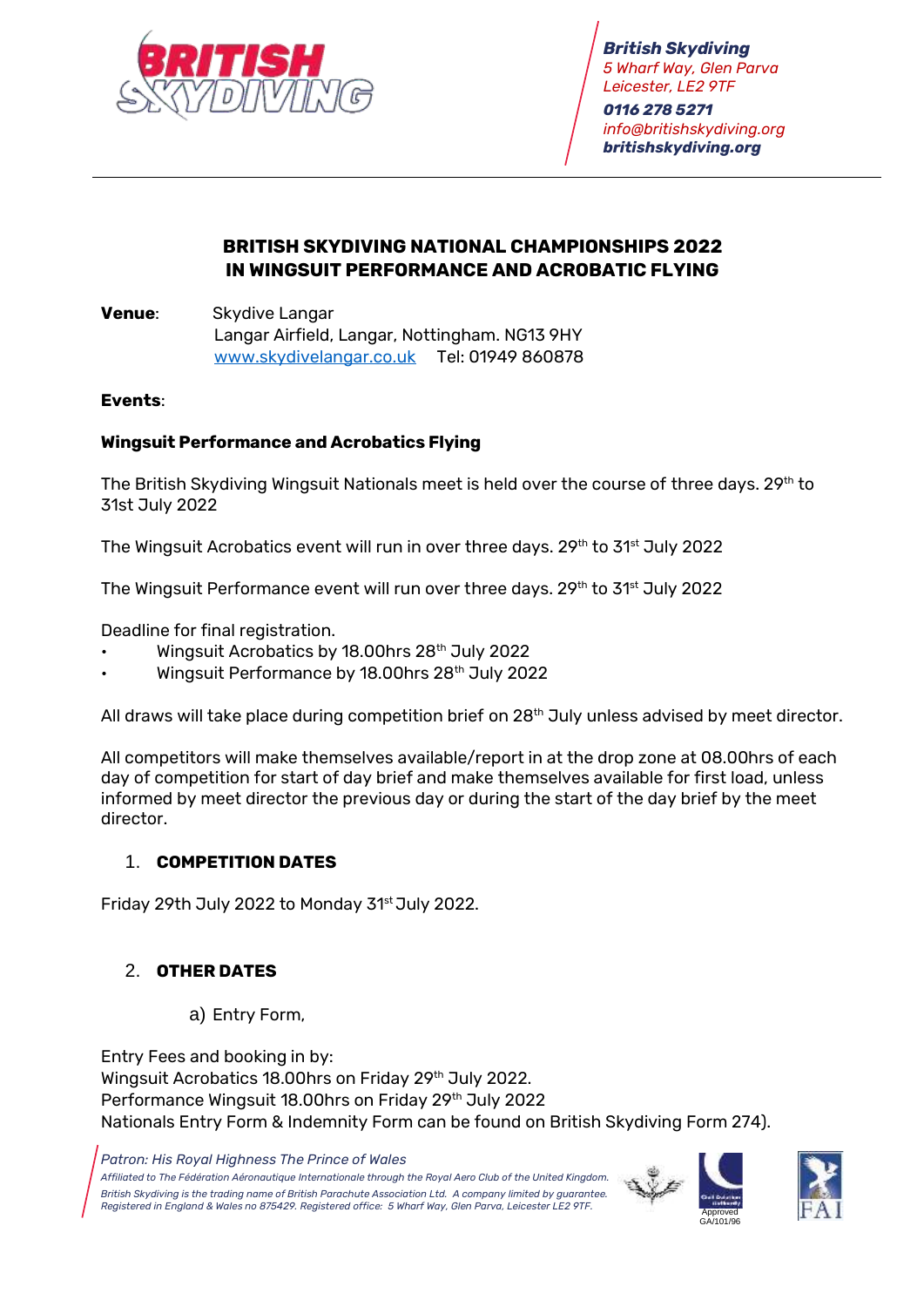Competitors Briefing: Acrobatics 19.00hrs on Friday 29<sup>th</sup> July 2022. Wingsuit Performance 19.00hrs on Friday 29<sup>th</sup> July 2022.

## 3. **PRACTICE JUMPS**

Practice jumping will be allowed up to:

Wingsuit Acrobatics 18.00hrs on Thursday 28th July 2022.

Wingsuit Performance until 18.00 Thursday 28<sup>th</sup> July 2022.

### 4. **ENTRY FORMS AND FEES**

- Completed Entry Forms accompanied by the Entry Fee must reach Skydive Langar, Langar Airfield, Nottingham, NG13 9HY by 18.00hrs the day prior to start of competitions. After 18.00hrs the drop zones office will be closed.
- General entry fees are **not** refundable under any circumstances.
- **Entries** will only be accepted up to 18.00hrs the day prior to start of competitions or at the discretion of the drop zone owner.
- In the event of any competitor being unable through personal commitments, or injury,or any other reason, to complete any part of the competition, **no** outstanding jump fees will be refunded.
- Full refunds will be available on jumps not taken due to incomplete Events. However, this does not apply to eliminator rounds.
- Wingsuit Performance.
- Entry Fee  $£20$  per person.
- Jump Fees 6 jumps in total @ £25 per jump = £150 plus entry fee.
- Wingsuit Acrobatics
- Entry Fee £20 per person.
- Jump Fees 7 rounds/jumps in total @ £25 per jump =  $£175$ plus entry fee per person.

### 5. **BOOKING IN**

All competitors must book in by and be present on site at 18.00 hrs:

Acrobatics on Thursday on 28th July 2022.

Performance on Thursday 28<sup>th</sup> July 2022.

Exceptions to this as agreed by the Drop Zone Owner.

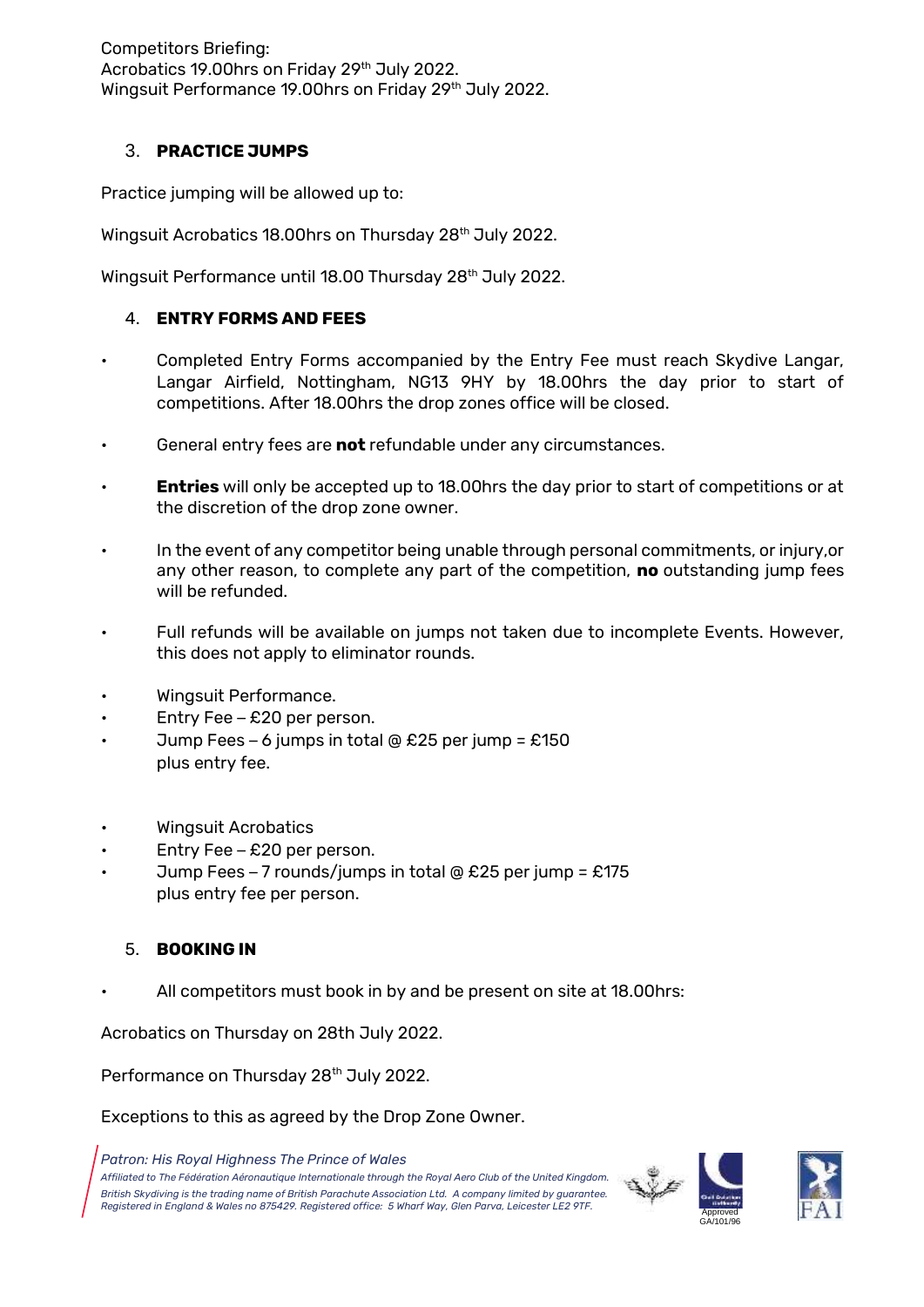All outstanding competition jump fees to be paid for when booking in (see note below).

person).

- Wingsuit Performance Jump fees . . . . . . £25 per person / per task.
- Wingsuit Acrobatics Jump Fees . . . . . . £75 per team / per round (£25 per
- Protest Fee . . . . . . £25
- Re-jumps . . . . . . All re-jumps at above rates.

**Note:-** The above tariff includes a British Skydiving levy towards the British Team Fund of £5.00 per entry fee and £1.00 per person per paid jump as required.

## 6 **DOCUMENTATION**

All competitors will be required to produce the following documentation when booking in:

• British Championship Senior Category Teams - **Full** valid British Skydiving membership.

British Championship Intermediate Category Teams - Valid British Skydiving membership (Full or Temporary).

Open Class Competitors - A valid British Skydiving Membership (Full or Temporary).

- Minimum British Skydiving 'C' Licence and a minimum of 200 descents.
- A current Medical Certificate/Declaration.
- The competitors current and up to date Parachutists Log Book.
- Wingsuit Performance and Acrobatics UK competitors must have minimum WS1 (Hosting DZCI has final approval). Competitors must have completed at least 20 jumps in the last 3 months.

# 7. **Sporting Licences**:

Sporting Licences are not required for entry into the senior categories of the British Skydiving National Championships. However, competitors who do not wish to obtain or are not eligible for a valid UK Sporting Licence may only enter the competition as an "Guest" team and will not be eligible to receive medals other than as per rule 15 below. Any competitor who feels they or their team may achieve a world record which they wish to have recognised, during the Nationals (or at any other time), must have (a) current Sporting Licence(s) prior to achieving that record. Also, any competitor wishing to be eligible to represent the UK at an FCE must be eligible for a current UK Sporting Licence (eligibility criteria can be found on British Skydiving Form 110). Competitors may obtain a new Licence or renewal at any time. Applications for a Sporting Licence or renewal must be made using British Skydiving Form 110 directly to the British Skydiving office. A fee applies. Sporting Licences or renewals will no longer be issued at British Skydiving Clubs. Sporting licences should be applied for at least one month before the deadline for which they are required, as British Skydiving will require supporting documentation for those competitors not holding a UK passport. The Sporting Licence holder



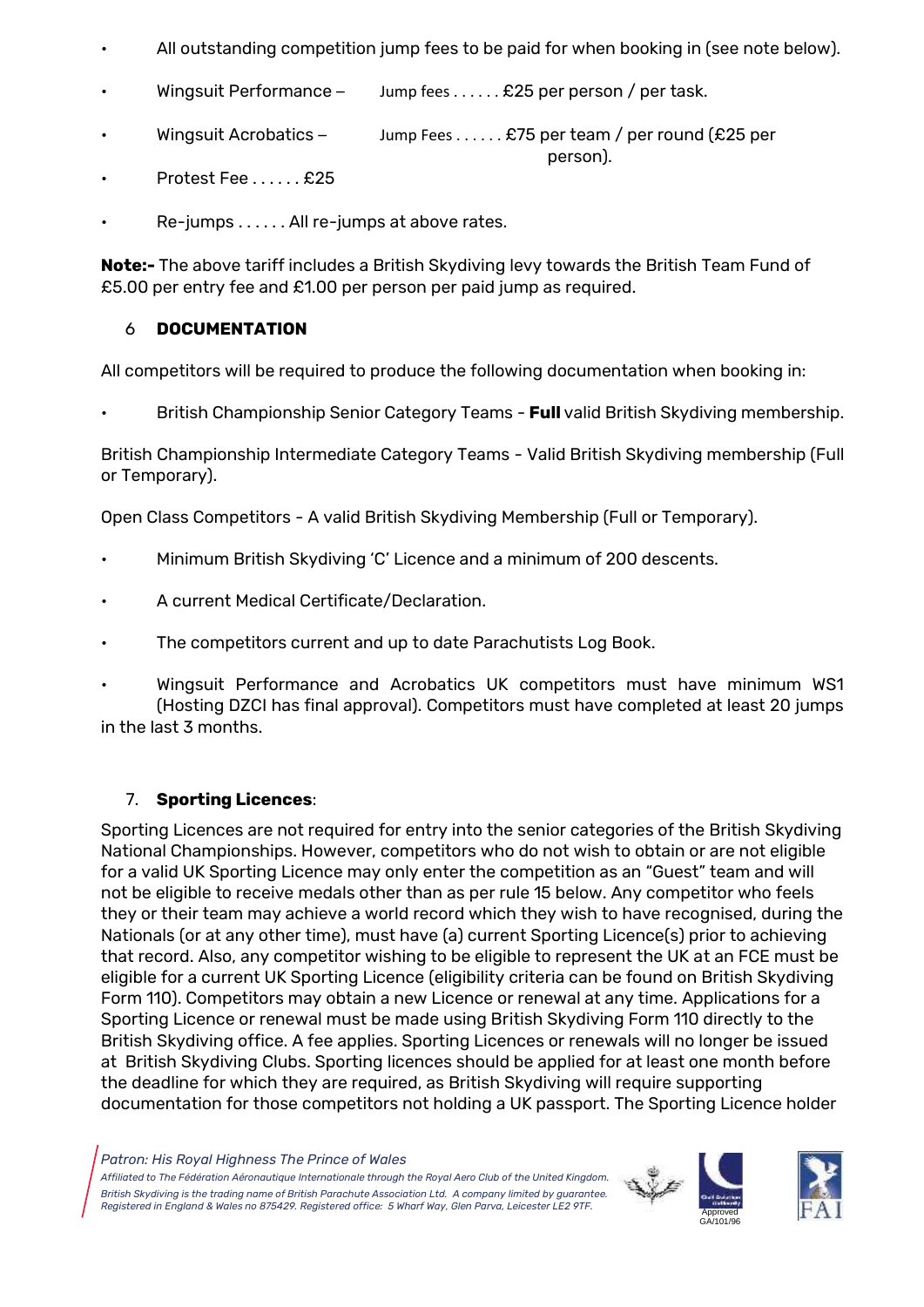must be included on an FAI database by British Skydiving, at least one month prior to an FCE when representing the UK.

## 8. **ELIGIBILITY**

To participate in the UK Nationals, British Skydiving has decided to comply with the FAI rules regarding eligibility.

Please refer to the FAI Sporting Code – General Section, which can be found on the documents page of the FAI website:

[http://www.fai.org/ipc HYPERLINK "http://www.fai.org/ipc-documents"-](http://www.fai.org/ipc-documents) HYPERLINK ["http://www.fai.org/ipc-documents"documents](http://www.fai.org/ipc-documents) HYPERLINK "http://www.fai.org/ipc[documents"](http://www.fai.org/ipc-documents)

Only Advanced eligible competitors can become British Champions and/or be considered for sponsorship by British Skydiving. There are no restrictions on the nationality of guest competitors in the "Open" Championships.

### 9. **COMPETITION AIMS**

- To determine the British National Champions in Wingsuit Performance and Acrobatics Flying.
- To determine the British standings of the competing teams or individuals.
	- To establish selection guidelines for National Teams and Individuals to be invited to attend FAI Category 1 Events in 2023.

In the event of any circumstances that result in no National Championship competition jumps, the criteria used for the British team/s or individuals to be selected will be at the discretion of the Competitions Committee.

- To promote and develop wingsuit competition.
- To allow participants to share and exchange experience, knowledge and information.
	- To improve judging methods and practices at National level.

#### 10. **EQUIPMENT**

Each individual is responsible for supplying their own equipment. This must consist of:

- A serviceable main and reserve parachute, container and harness. This must be 'freeflyfriendly' equipment (at CI's discretion). No extra weight permitted.
- The use of an electronic Automatic Activation Device (AAD) and Audible Altimeter is mandatory.
- A reserve packing data card and record of inspection if packed by a British Skydiving packer.



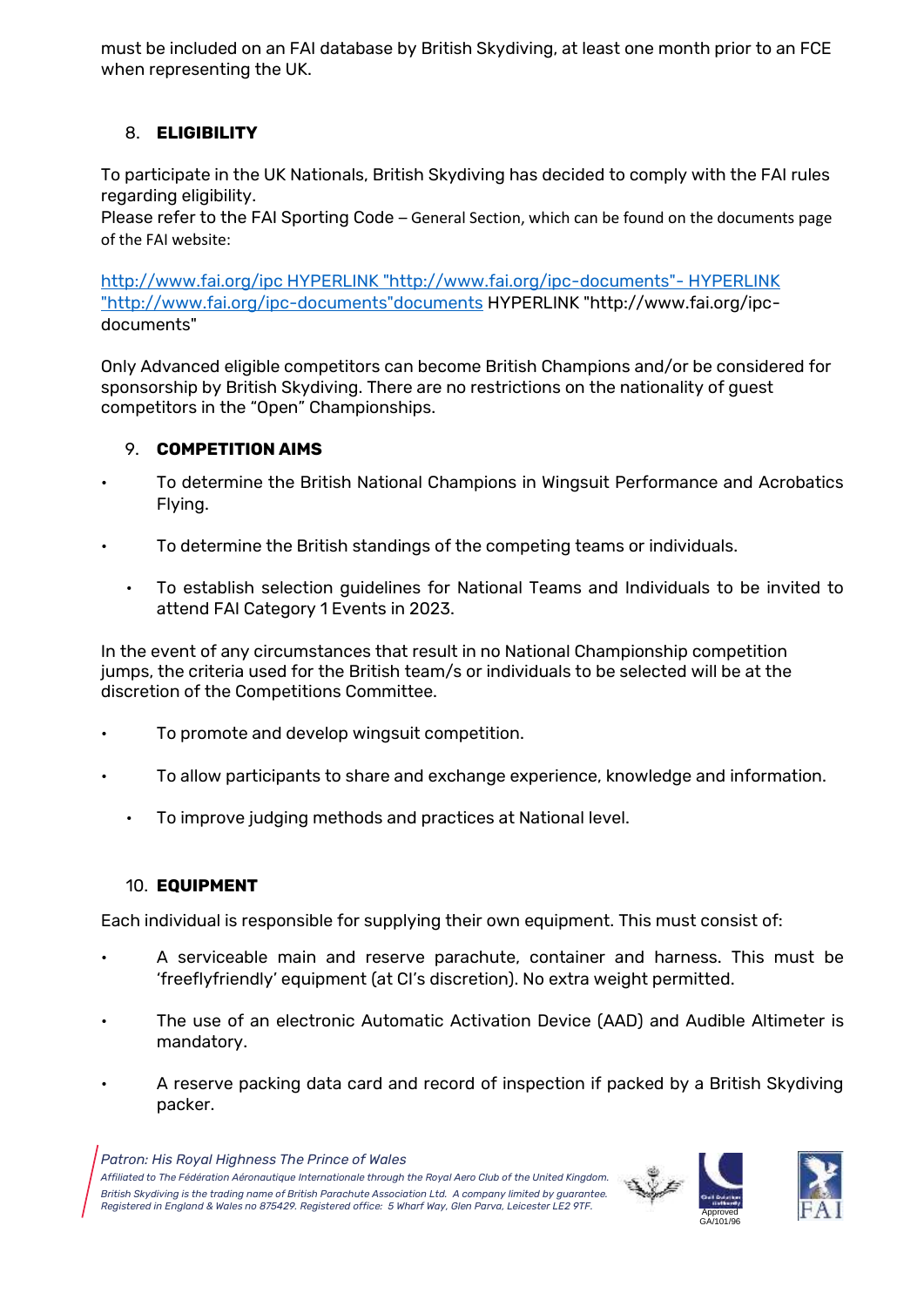- Suitable clothing and footwear of a protective nature.
- Suitable mobile phone with DZ phone number programmed in.

N.B. All equipment and documents must comply with the requirements of British Skydiving's Operations Manual.

# 11. **COMPETITION AIRCRAFT**

At time of writing the competition aircraft is expected to be at least one C208B Supercaravan (16 Jumpers per aircraft; left hand door).

### 12. **COMPETITION OFFICIALS**

Competition Officials will be notified during the competition Briefing.

# 13. **TROPHIES**

All competitors who won Trophies are asked to return them to the host venue or the British Skydiving office by the beginning of June 2019.

## 14. **CATERING FACILITIES**

Full catering facilities will be available either at the drop zone or at the drop zones restaurant a short walk from the drop zone during competition times.

## 15. **DRUG TESTING**

British Skydiving fully supports Drug-Free Sport and is committed to preventing drug misuse in sport parachuting. Drug misuse is cheating and it may prejudice your safety and the safety of others. There is no place for the misuse of drugs in our sport. British Skydiving 's Anti-Doping Policy and Rules are set out in **British Skydiving Form 220** which is downloadable from the British Skydiving website and available on request from the British Skydiving Office. **ANY COMPETITOR** may be required to take a random drugs test. Refusal to provide a urine sample for analysis will result in disqualification. Many medications that you may need to take for common medical conditions, such as asthma or hay fever, may contain Prohibited Substances. It is vital that you do not accidentally take a prohibited substance, the consequences are the same as if you were doping. Getting it from a doctor on prescription is no defence!

For further information, please see the anti-doping page of the British Skydiving website <http://www.britishskydiving.com/competition/drug-free-sport> which has links to the FAI and World Anti-Doping Agency (WADA) websites, where you can find up-to-date information about the prohibited list of substances and therapeutic use exemptions (see below). Each competitor is STRICTLY LIABLE- this means that it is your own personal responsibility as a competitor to ensure you comply fully with this policy. A positive test result means disqualification for the whole team, a loss of any sponsorship, and a ban for the individual. British Skydiving Form 220 sets out the procedure to be followed in the event of a positive test. The test is concerned with whether a prohibited substance is present in the body, not how or why it got there.

The Therapeutic Use Exemption (TUE) application process gives competitors a means of attaining approval to use a prescribed Prohibited Substance or Method for the treatment of a

*Patron: His Royal Highness The Prince of Wales*



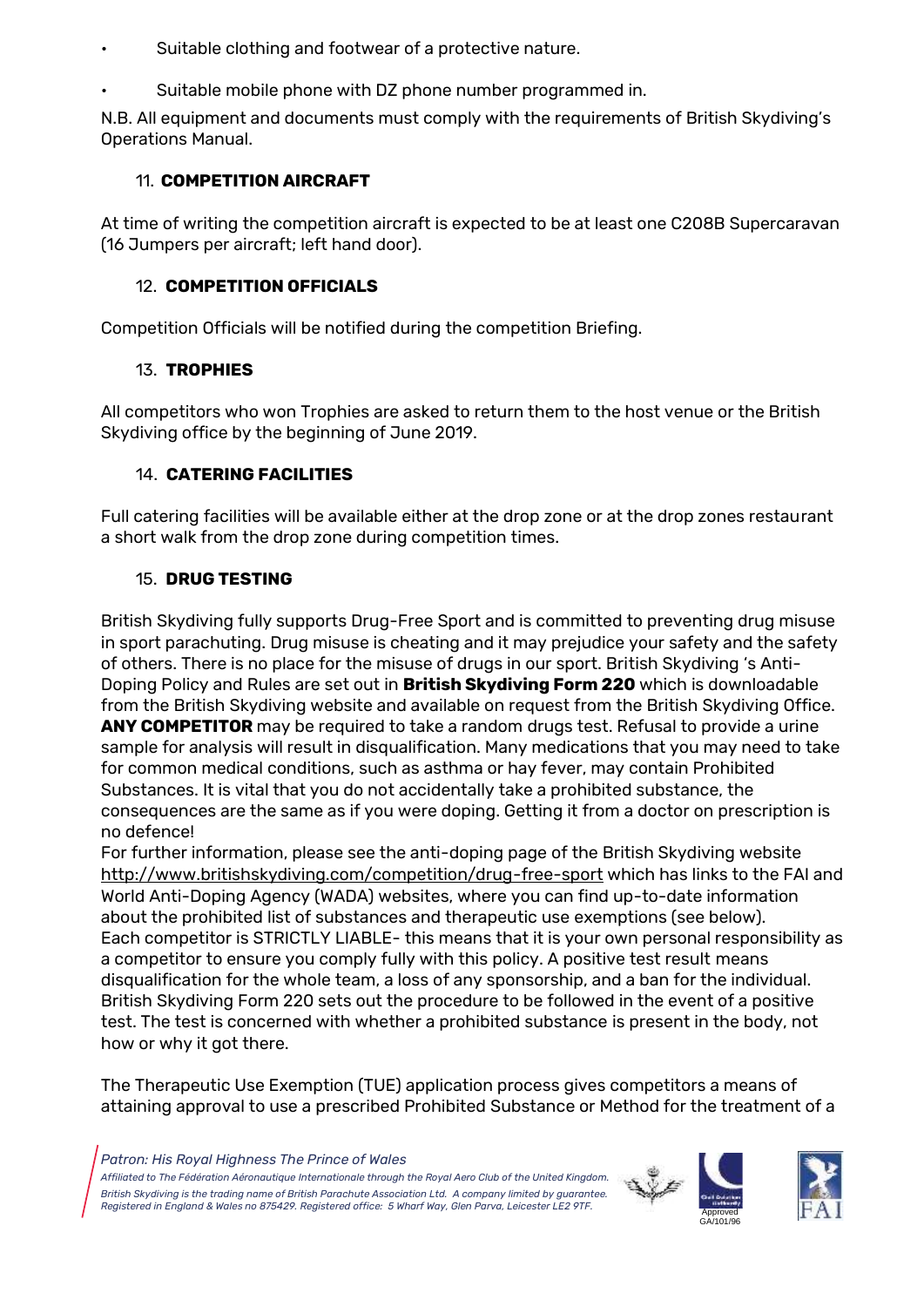legitimate medical condition. This process is in place to protect the rights of competitors to compete on a level playing field.

Any competitor with a TUE must attach a copy to the competition entry form and must also file a copy with the British Skydiving Office before he or she competes. TUE forms may be downloaded from the anti-doping section of the FAI website:

## 16. **PRIZE GIVING**

Prize giving will begin at approximately at: Acrobatics 19.00hrs on Sunday 31<sup>st</sup> July 2022 Performance 13.00hrs on Sunday 31<sup>st</sup> July 2022 at the drop zones and once any dignitaries who will be involved in the presentation are available.

# 17. **LICENCE TO USE IMAGES**

In entering this competition, competitors agree to grant British Skydiving and Skydive Buzz Ltd a royalty-free non-exclusive licence to use any video or other images submitted to the competition for training and judging purposes.

# 18. **RULES**

Technical Competition Rules for this event will follow the BRITISH SKYDIVING WS COMPETITION RULES 2022 which are FAI IPC COMPETITION RULES WINGSUIT FLYING 2022 EDITION adapted to suit British Skydiving– ATTACHED IN APPENDIX 1 WITH THIS DOCUMENT.



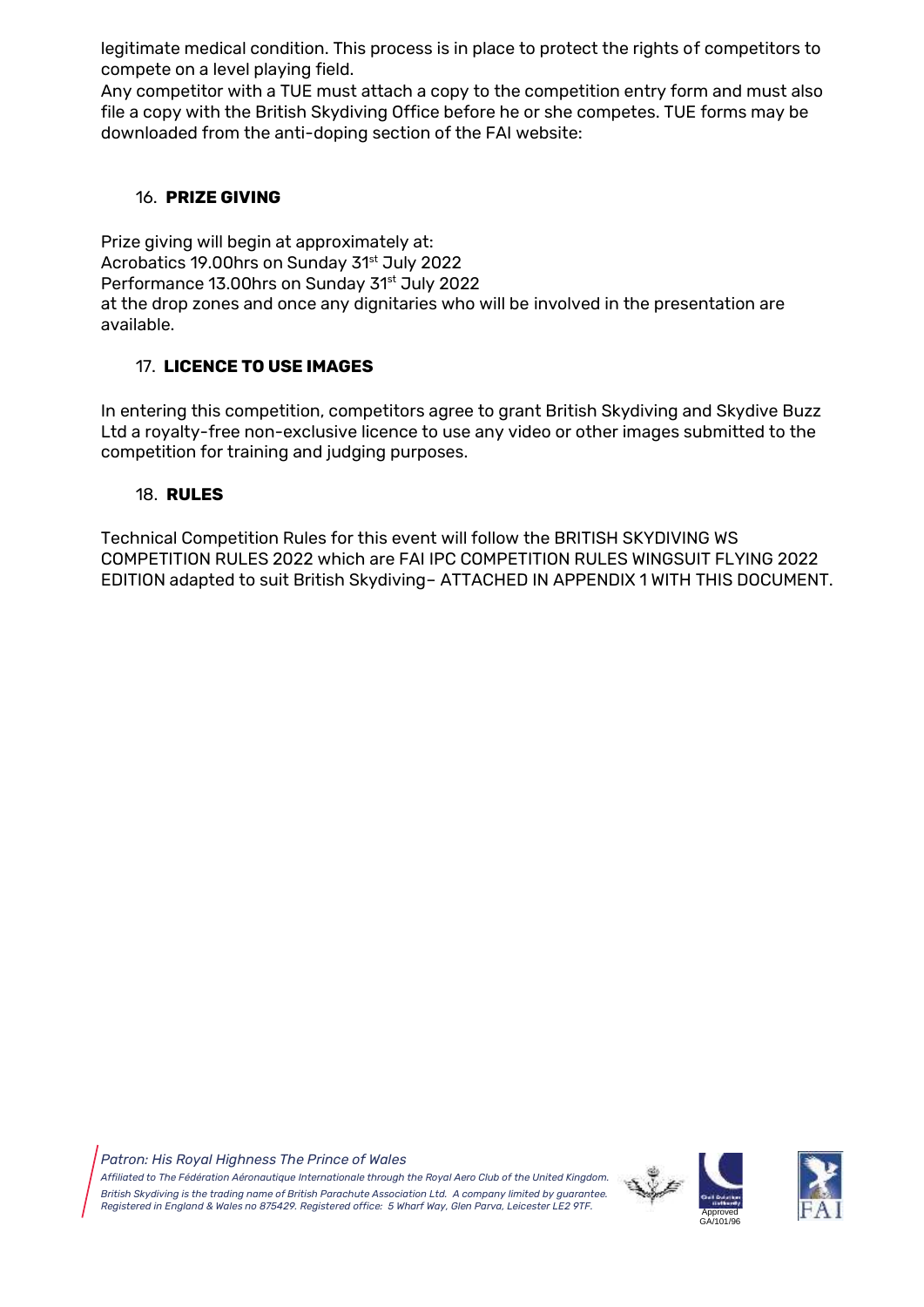#### 1 DEFINITIONS OF WORDS AND PHRASES

#### 1.1 GENERAL DEFINITIONS

Position logging device (PLD): A device used to record the real-time, three-dimensional (3D) position of the wingsuit flyer, which is mounted on the wingsuit flyer's body or equipment.

Spherical error probable (SEP): The horizontal and vertical accuracy specifications of a PLD expressed in terms of a sphere of given radius; for example, "real-time accuracy <10 meters SEP."

Geometric Altitude: The height, as measured by a Global Navigation Satellite System, optical methods or radar, above ground level.

Rounding: Whenever rounding is referred to in these competition rules, half-way values of x are always rounded up. Example : 23.5 gets rounded to 24.

#### 1.2 PERFORMANCE EVENT

Competition window: A vertical 1000-meter window, starting at 2500m (8202ft) Geometric Altitude and ending at 1500m (4921ft) Geometric Altitude, in which the performance of the wingsuit flyer is evaluated. The first crossing of the upper window boundary starts the evaluation process, which stops at the first crossing of the lower window boundary.

DZ Elevation: The ground level for the competition site will be determined by the Meet Director and will be made known at the pre-event competitors' meeting.

Designated Flight Path: The straight ground track between a point on the competitor's flight path reached 10 seconds after exit and a designated ground reference point, which is given prior to the jump to the competitor by the Meet Director using a detailed map or aerial photograph of the area.

Designated Lane: a lane which is centred on the Designated Flight Path with a width of 600m.

Result: The raw measured performance in a given task, as defined in 3.2.1, 3.2.2, and 3.2.3.

Score: The calculated percentage based on the top result for a given task, as determined in 3.8.1, 3.8.2, 3.8.3, and 3.8.4.

### 1.3 ACROBATIC EVENT

Altitude Window: The upper boundary of the Altitude Window is the altitude at which the vertical velocity of the Designated Team Member reaches 8m/s after exit, as determined by the judges using the PLD, and the lower boundary of the Altitude Window is as designated in 4.3.3 or, if applicable, 4.3.5.

Designated Team Member: The Designated Team Member (DTM) is that Team Member wearing the PLD. The DTM must be either Performer A or Performer B.

Compulsory routine: A routine composed of compulsory sequences chosen at random from ADDENDUM A – ACROBATIC WINGSUIT FLYING COMPULSORY SEQUENCES by the Chief Judge.



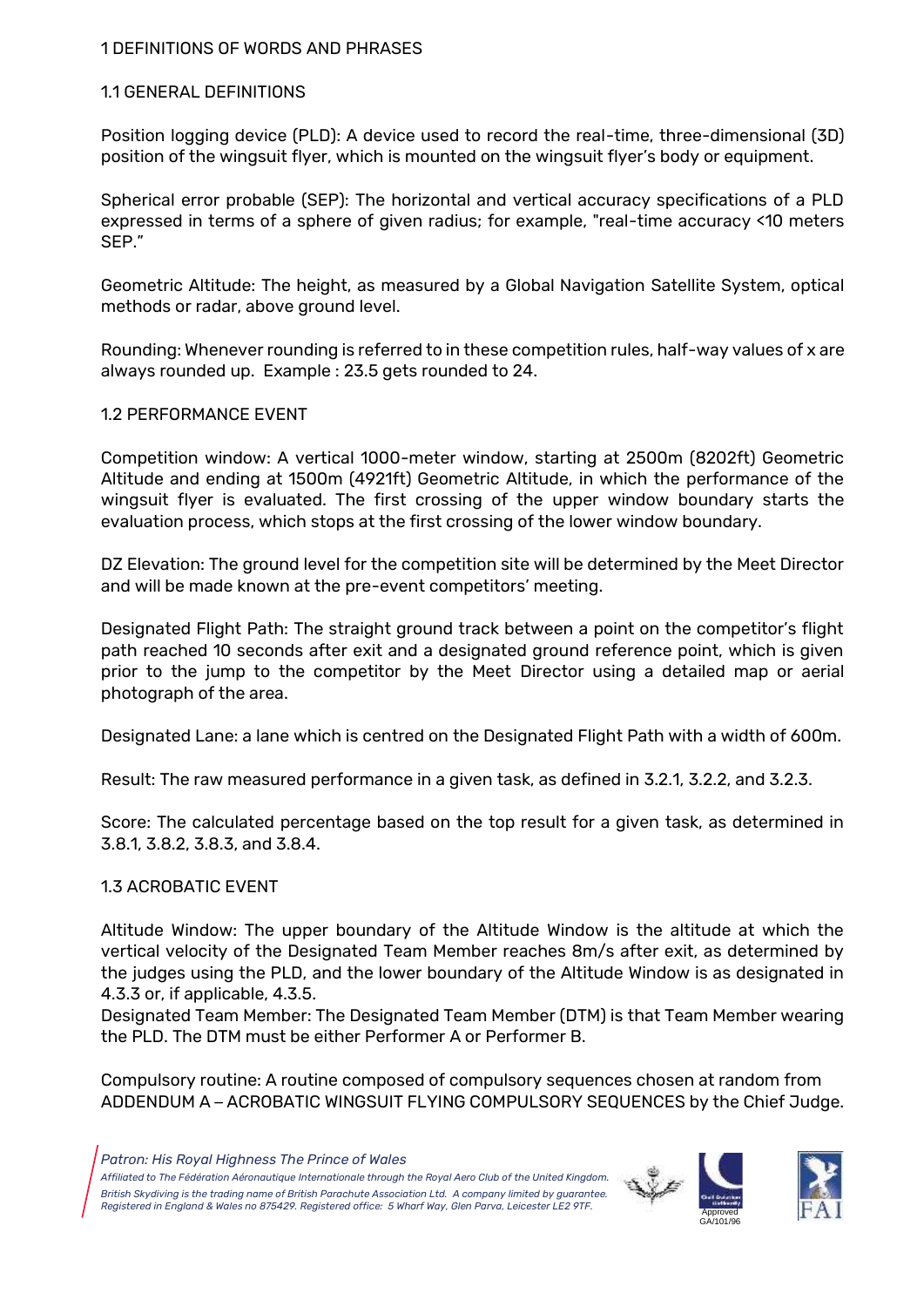Compulsory sequence: A compulsory sequence is comprised of 2 or 4 manoeuvres, as described in ADDENDUM A – ACROBATIC WINGSUIT FLYING COMPULSORY SEQUENCES.

Free routine: A routine composed of manoeuvres chosen entirely by the Team.

Basic Rotational Actions

• Barrell Roll

A barrel roll is a 360-degree rotation about the body head-toe axis, when that axis is aligned with the direction of flight. The rotation of a barrel roll may be performed in either direction (clockwise or anti-clockwise.)

### • Back Loops

A back loop is a loop where the rotation is initiated about the body left-right axis with the torso rotating backwards.

## • Front Loop

A front loop is a loop where the rotation is initiated about the body left-right axis with the torso rotating forwards.

- **Grips** 
	- A hand grip consists of a controlled stationary contact with the front or back of the hand. The contact must be on or below the wrist.
	- A foot grip consists of a controlled stationary contact with the front or back of the hand on the foot, below the ankle bone.
	- A grip on the surface of any wingsuit without also achieving a controlled stationary contact with the front or back of the hand on a specified part of the body as defined in 1) and 2) above is specifically excluded from the definition of a grip.

Manoeuvre: a change in body position or a rotation around one or more of the three (3) body axes or a static pose.

Normal Flight: The performer is in a belly-to-earth stable position

NV: No Video – no video image is available for judging purposes.

### Omission

- A manoeuvre or grip is missing from the drawn sequence, or
- There is no clear intent to perform the chosen manoeuvre, or
- An attempt at a grip is seen and another manoeuvre or grip is presented and there is an advantage to the team resulting from the substitution.

Routine: Compulsory sequences or manoeuvres performed during the working time.

Team: An Acrobatic Wingsuit Flying Team is composed of two (2) Performers and a Videographer, all three of whom are Team Members.

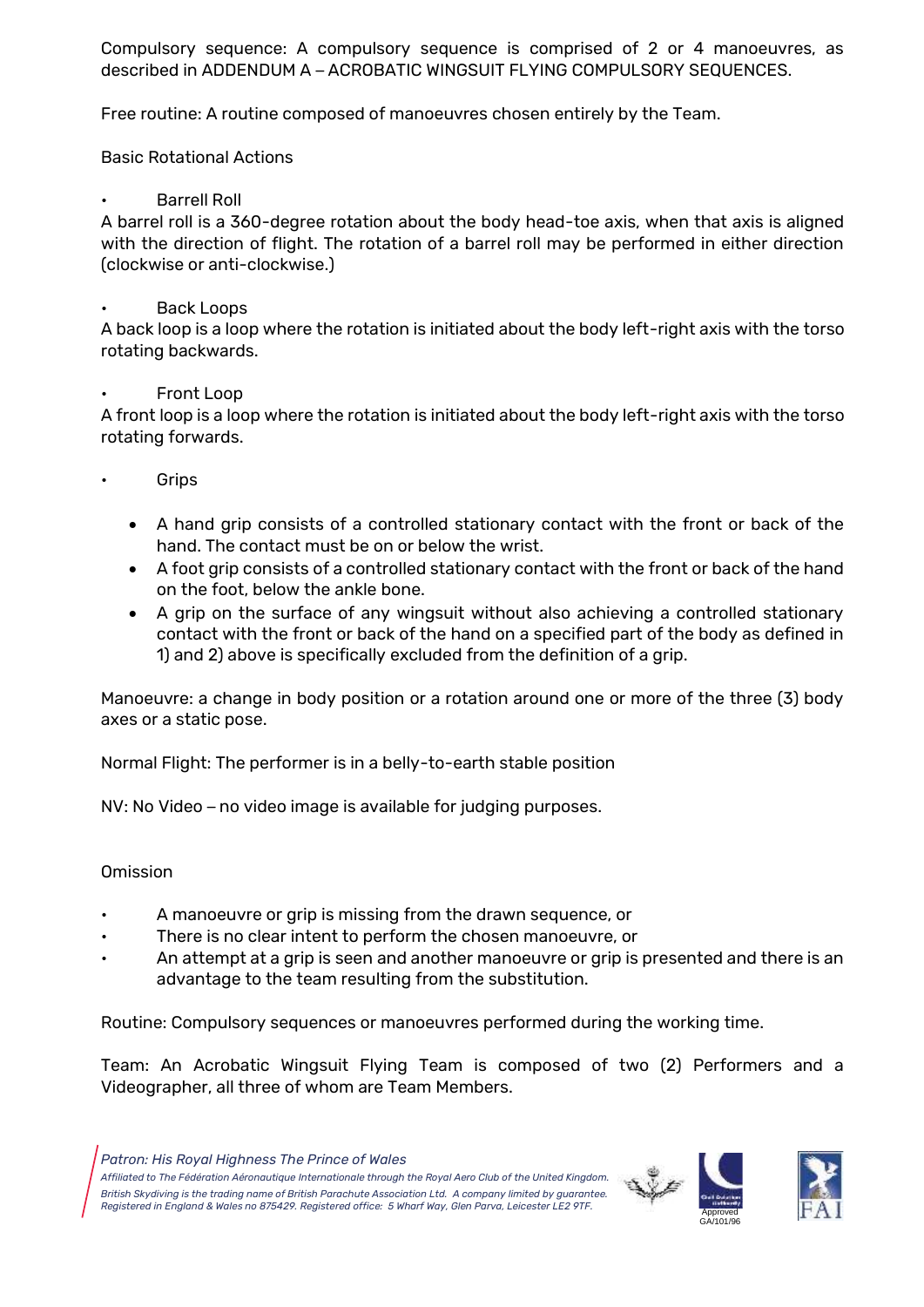Working time: the period of time during which Teams may be evaluated and scored in accordance with 5.2 and which is defined in 4.3.3 and 4.3.5. Working time starts the instant any team member separates from the aircraft, as determined by a majority of the judges.

## **EQUIPMENT**

The following applies to both Performance and Acrobatic Wingsuit Flying.

## 2.1 POSITION LOGGING DEVICE (PLD)

2.1.1 The PLD must record real-time three-dimensional (3D) data with a resolution of at least 5Hz and a position accuracy (SEP) of less than 10 meters.

2.1.2 The PLD must not require any action by the competitor in order for it to function, and it must activate its recording function automatically.

2.1.3 Once attached to the competitor, the settings on the device must not be capable of being altered by the competitor, nor must it be possible for the competitor to delete the data without this being easily evident to the Judges. Tampering with the device, as determined by the Chief Judge, will lead to a result of zero for the jump. This decision shall not be grounds for protest.

2.1.4 The data recorded by the PLD must be downloaded and saved as soon as possible after the competitor has handed in the devices, and before the PLD is used again.

### 2.2 EQUIPMENT

2.2.1 Competitors shall not use propulsion systems. If any propulsion system is used, the result will be zero for that jump.

2.2.2 A competitor shall not wear any other electronic device or wires closer than 2.54cm from the official PLD as measured by the judging staff. However, a second identical PLD unit may be worn without regard to this separation requirement. If any such electronic device affects the PLD system, and the source of the interference is not obvious and beyond the reasonable control of the jumper, a re-jump may be granted by the Chief Judge, in which case 3.6.3. will not apply.

2.2.3 Each competitor must wear a functioning audio altitude warning device on every jump. Failure to do so will lead to a result of zero for that jump. A PLD does not count as an audio altitude warning device.

2.2.4 The PLD will be attached in its location by the Meet Director or the Chief Judge, if required.

2.2.5 The PLD will be turned on and off by a Judge or by the competitor if instructed to do so by any Judge.

2.2.6 Immediately after landing, the competitor shall return the PLD used on that jump to a Judge.



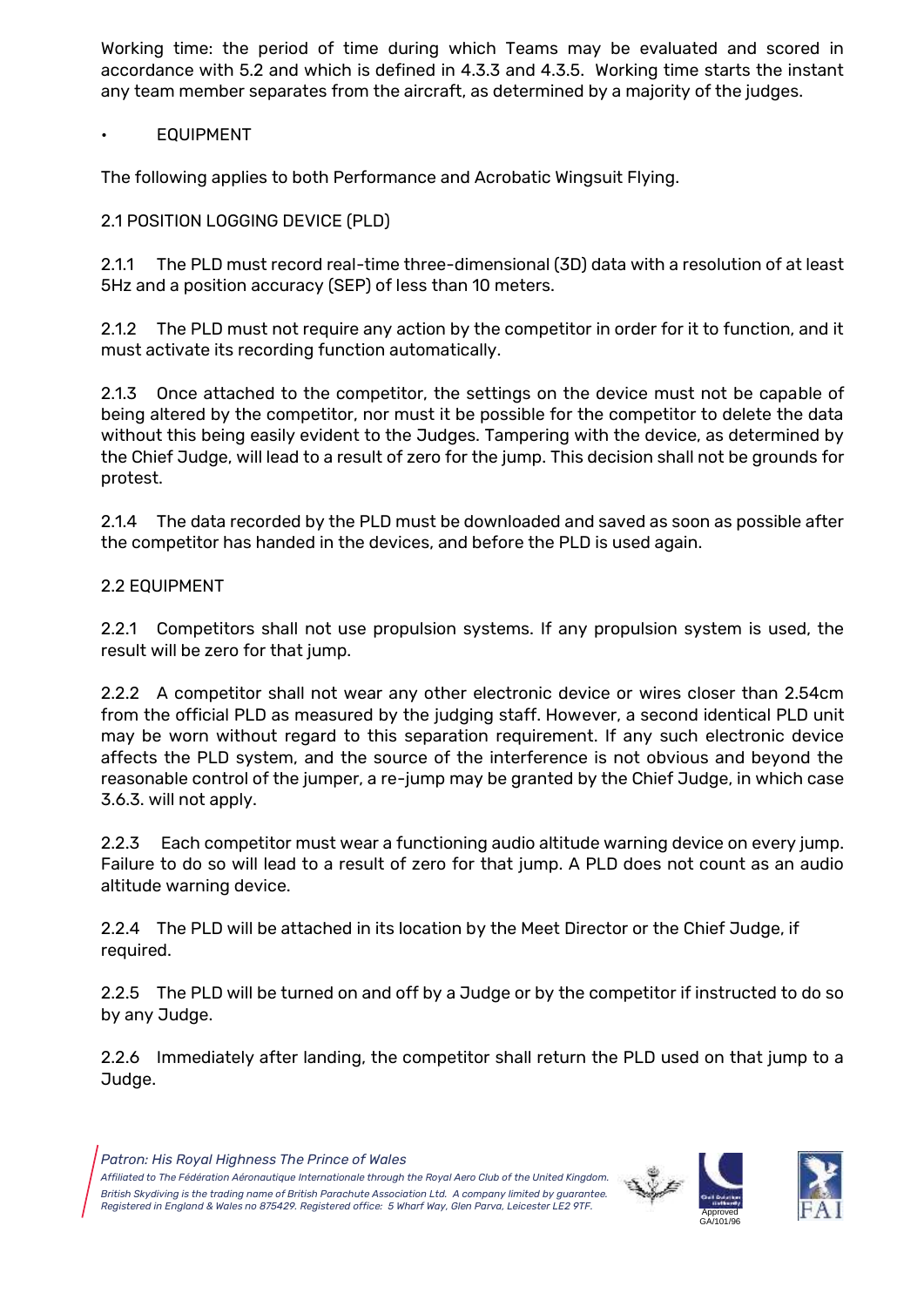2.2.7 If the PLD is found to have been tampered with, and if in the opinion of the Chief Judge, this was not caused by circumstances beyond the control of the competitor, then no rejump will be awarded, and the competitor will receive a result of zero for that jump. This decision shall not be grounds for a protest.

2.2.8 If the PLD malfunctions and, in the opinion of the Chief Judge, the malfunction was not caused by action or interference by the competitor, then the competitor will be given the option of making a re-jump, in which case 3.6.3 will not apply, or receiving a result of zero for that jump.

2.2.9 PLD failure can only be determined by a judge when they are unable to download a file. If a competitor refuses to exit due to an alleged PLD failure a rejump will not be awarded and zero (0) score will be awarded and the jump ticket will not be refunded. This decision shall not be grounds for protest.

2.2.10 The same parachute system or wingsuit can't be used in more than one competition run on the same days.

3 THE PERFORMANCE EVENT

## 3.1 OBJECTIVE

3.1.1 The objective is to fly a single wingsuit in three separate tasks to demonstrate a combination of best lift (time task), best glide (distance task) and least drag (speed task).

- 3.1.2 Each round of the event is comprised of the three tasks.
- 3.1.3 Each task is performed on a separate flight.
- 3.1.4 There is no distinction as to gender

### 3.2 TASKS

3.2.1 Time Task: The wingsuit flyer is to fly with the slowest fall rate possible through the competition window. The result for this task will be the time spent in the competition window, expressed in seconds.

3.2.2 Distance Task: The wingsuit flyer is to fly as far as possible through the competition window. The result for this task will be the straight-line distance flown over the ground while in the competition window, expressed in meters.

3.2.3 Speed Task: The wingsuit flyer is to fly as fast as possible horizontally over the ground through the competition window. The result for this task will be the straight-line distance flown over the ground while in the competition window divided by the time spent in the competition window, expressed in kilometers per hour.

### 3.3 PROGRAM

3.3.1 A competition shall consist of two rounds, with three tasks in each round, for a total of six flights.



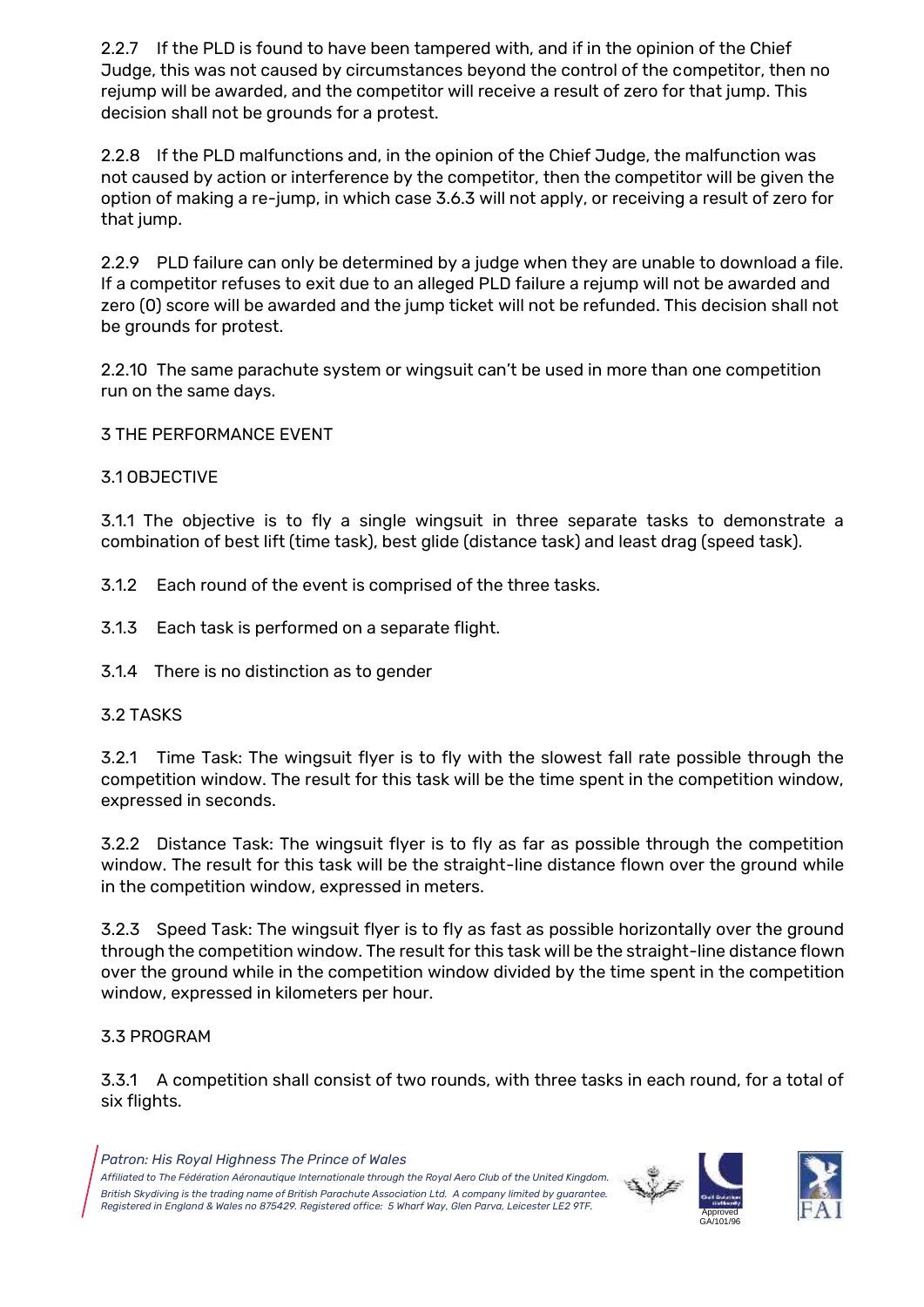3.3.2 At least one round must be completed to determine rankings and declare winners.

3.3.3 The minimum exit altitude is 3200m / 10,500ft Geometric Altitude. The maximum exit altitude (at the start of jump run) is 3353m / 11,000ft Geometric Altitude.

3.3.4 For meteorological and/or Air Traffic Control reasons only, and with the consent of the Chief Judge, the Meet Director may lower the exit altitude to no lower than 3048m/10,000ft Geometric Altitude and continue the competition. The Competition Window does not change; i.e. it stays 2500-1500m. If the exit altitude is lowered it must apply for a complete task for all competitors

3.3.5 The order of tasks will be determined by a random draw conducted by the Meet Director during the competitor briefing. This order may be changed by the Meet Director for meteorological or air traffic control reasons.

# 3.4 JUMP RUN AND EXIT ORDER

3.4.1 The jump run should be perpendicular to the wind line upwind of the designated landing area unless changed by the Meet Director for air traffic control reasons, which is established by the Meet Director at the beginning of each day or round.

3.4.2 The starting order of the first task of jumping shall be in reverse order of the standings as determined and agreed by the Meet Director according to pervious competition results, wingsuit category and competition experience.

3.4.3 Reverse order of standing shall be recalculated at the completion of the first round and may be recalculated again, at the discretion of the Meet Director. This order will determine the exit order for the following tasks.

3.4.4 A Flight Director/Jump Master must be placed aboard an aircraft to assist competitors with identification of ground reference points and landmarks. Under no circumstances will such a Flight Director/Jump Master direct a competitor to exit. That decision is solely the responsibility of the competitor.

3.4.5 The number of competitors to exit on a single pass of the aircraft and the spacing of those exits will be determined by the Meet Director. The horizontal spacing must be no less than 600m. This will be expressed to the competitors as a time, in seconds, between exits. Immediately after exit, each competitor will turn directly towards his designated flight path.

3.4.6 Exit procedure: There are no limitations on the exit other than those imposed by the Meet Director for safety reasons. If a competitor exits in a manner deemed unsafe, the matter will be referred to the Meet Director by the Flight Director/Jump Master.

### 3.5. FLIGHT PATTERN

3.5.1 The first exit point on an aircraft pass will be determined by the Meet Director. The aircraft pilot will signal the competitors when they are clear to exit. The clear to exit signal must be given at least 600m before the first Designated Lane. All the competitors will be briefed on the specific exit signals at the pre-event competitors' meeting. A competitor will not exit the aircraft until signalled by the flight director/jump master its clear/safe to do so



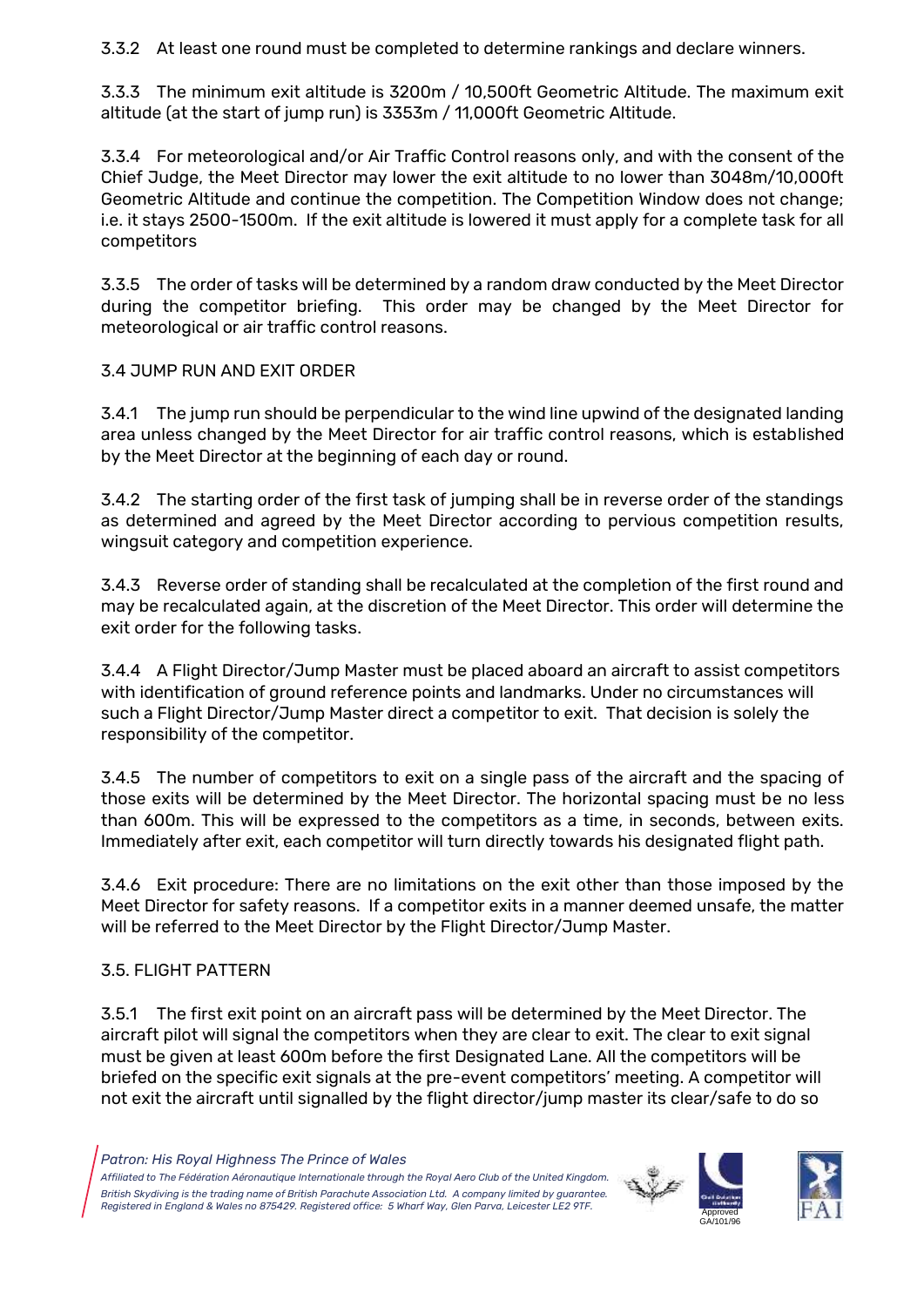with the use of the specific exit signal is given, if the competitor does this will result in a 50% penalty for that jump. Unless 3.5.4 rule is enforced.

3.5.2 The Designated Flight Path of each competitor using a ground reference point will be determined by the Meet Director and will be given to that competitor using a detailed map or aerial photograph.

3.5.3 A competitor must not leave his Designated Lane (DL). Violation of this rule during the time period from 10.0 seconds after exit to the exit of the competition window, as determined by the Chief Judge, shall affect the result, as determined in 3.2, as follows:

3.5.3.1 If less than 150m outside the DL, a 10% reduction;

3.5.3.2 If 150-300m outside the DL, a 20% reduction;

3.5.3.3 if, during the time period from 10.0 seconds after exit to the deployment of the parachute, a competitor is more than 300m outside the DL a 50% reduction for the first such infringement or a result of zero for any such infringement on a subsequent jump. The distance referred to will be measured at right angles to the DL boundary

3.5.4 At no time from exit to deployment of the parachute shall a competitor(s) come within 250m of any other competitor(s). Violation of this rule, as determined by the panel of judges, will lead to a result of zero for that jump. This decision shall not be grounds for protest.

3.5.5 Any violation of 3.5.3 or 3.5.4 that results in endangering other competitors shall be considered a serious endangerment and will be referred to the Meet Director and the Chief Judge. (SC5, 4.8).

# 3.6 GENERAL RULES

3.6.1 The deployment altitude for each competitor will be pre-determined by the Meet Director and Chief Judge and must not exceed 1219m/4000ft AGL.

3.6.2 Any violation of 3.6.1 that results in endangering other competitors shall be considered a serious endangerment and referred to the Meet Director and Chief Judge. (SC5, 4.8).

3.6.3 All jumps for each task of a round should be made from the same, or back-to-back loads, in order that competitors jump in similar winds if possible but may continue into the next competition day if required at the discretion of the Meet Director and Chief Judge. This decision shall not be grounds for protest.

3.6.4 During a competition if a competitor leaves the drop zone during the competition hours unless dismissed by the meet director, the competitor risks the chance of missing a competition load. If competition load is missed that result will be a zero, no rescheduling on jump will be allowed and the competitor will still be charged the cost of the jump ticket. This decision shall not be grounds for protest.

3.6.5 Once the competition has commenced no other type of jumping will be allowed by the competitor. No fun jumping is allowed even on a weather hold. Until the competition has



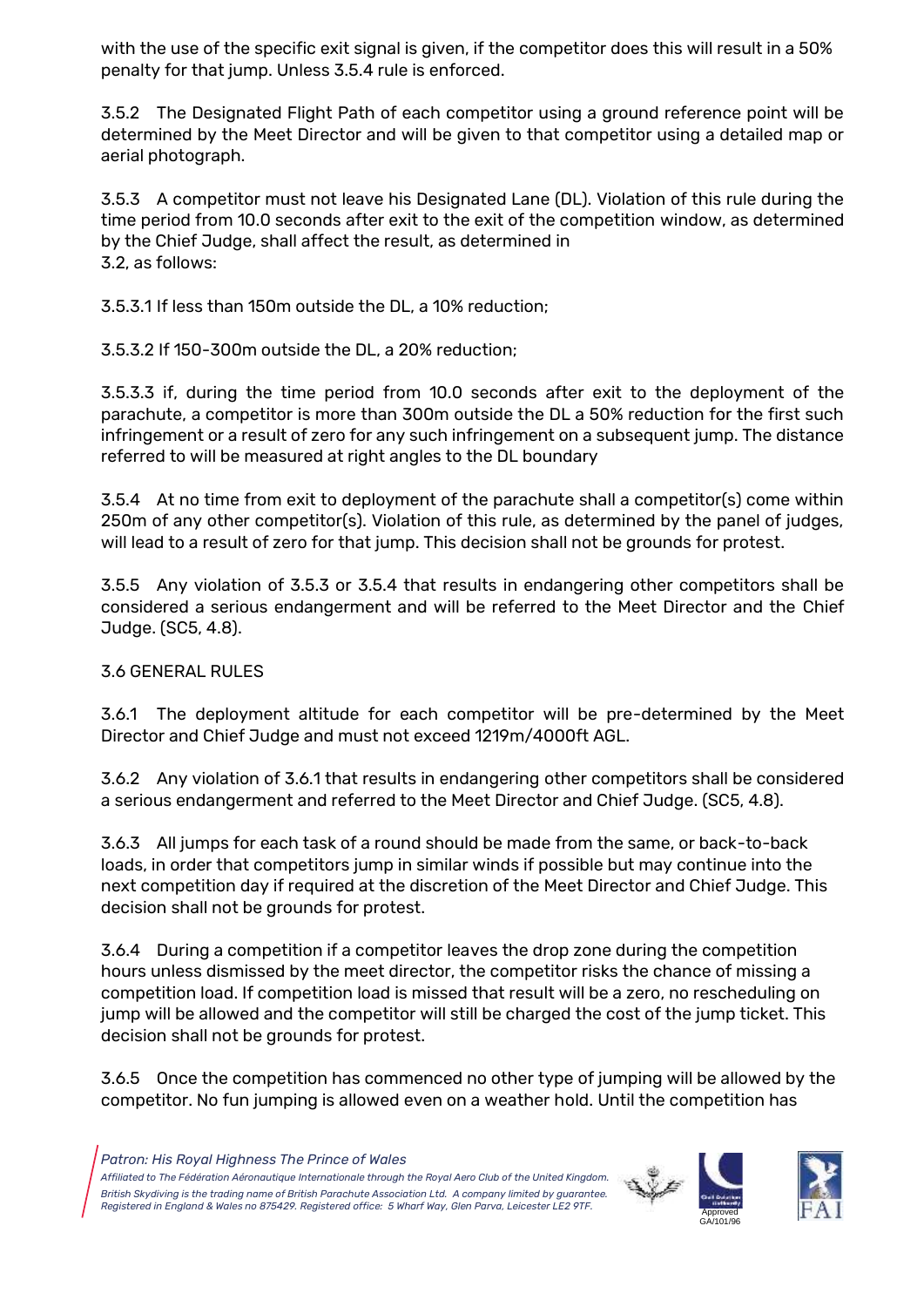closed/completed as notified by the meet director. This decision shall not be grounds for protest.

3.6.6 Performance wingsuit classification for the British Skydiving Wingsuit Nationals will be as follows for the respective catagories of wingsuits:

- Rookie Arm wing not below hips, leg wing not below feet.
- Intermediate Arm wing not below top of calf, leg wing not below feet.
- Advanced Everything else.

Decisions on classificiation where uncertainty exists on the above classification will be the joint decision of the Meet Director and the Chief Judge.

# 3.7 EQUIPMENT

3.7.1 Competitors shall not carry additional or removable weight on their body or equipment. They must be weighed by the Chief Judge or another Judge as appointed by the Chief Judge at the start of the competition wearing all their normal jump equipment to establish a baseline weight. The Chief Judge, or another Judge appointed by the Chief Judge for the purpose, may conduct subsequent random weight checks at any point after a competitor has landed, which may fluctuate from the baseline weight by no more than +/- 2kg before requiring an inspection. If the addition or removal of weight is detected, the score for that jump will be zero. This decision shall not be grounds for protest.

3.7.2 The same wingsuit, without any changes or modifications of its parts, must be used throughout the competition. In exceptional circumstances, a wingsuit may be changed with the consent of the Chief Judge, e.g., if the original suit gets damaged and cannot be made airworthy.

3.7.3 Wingsuits will be inspected and marked by a Judge. Only marked suits may be used for the competition. Using an unmarked suit will lead to a result of zero for that jump.

3.7.4 Each competitor shall wear at least one PLD. The device will be attached on the jumper's equipment with the antenna having a clear view of the sky, located and positioned to the satisfaction of the Chief Judge. This decision shall not be grounds for a protest.

# 3.8 DETERMINATION OF THE WINNERS

3.8.1 Penalties arising from 3.5.3 and 3.5.4 will be applied to the result, as measured in 3.2, for each task in each round. The penalized result will be rounded to one decimal place for the time and speed tasks, and whole numbers for the distance task.

3.8.2 Each task in each round will be scored based on the top result of the task performed in that round, as determined in 3.8.1. The top result will be scored as 100%. The other results will be scored as a percentage of the top result. The score will be rounded to one decimal place for display purposes only, with the un-rounded score being used for further calculations.

3.8.3 The score calculated in 3.8.2 for all rounds for each separate task, will be averaged for each competitor to give an intermediate score for the task. The intermediate score will be





*Patron: His Royal Highness The Prince of Wales*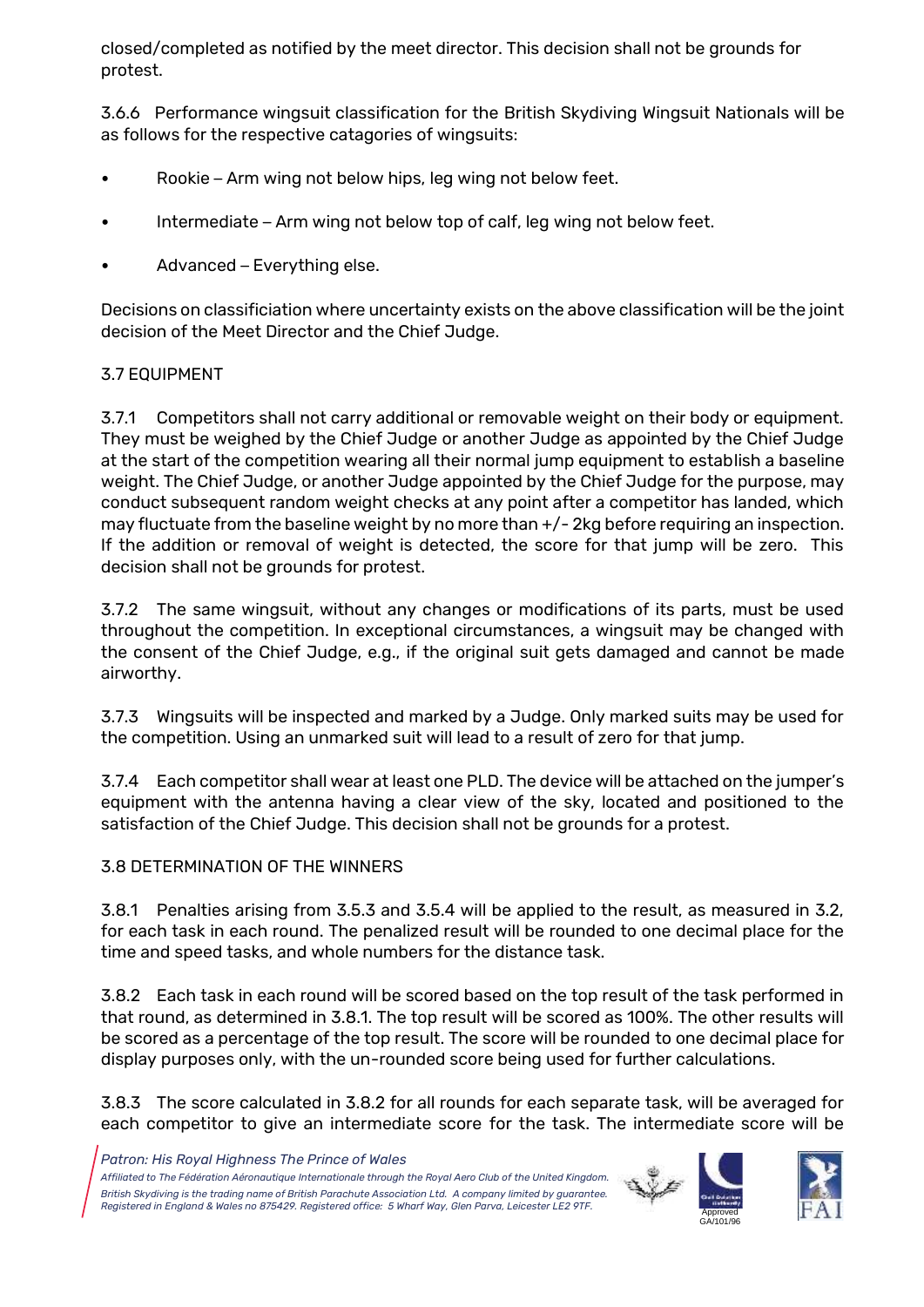rounded to one decimal place for display purposes only, with the un-rounded score being used for further calculations.

3.8.4 The two intermediate scores, as determined in 3.8.3, for each task for each competitor will be added and rounded to one decimal place to give the total score for the competitor.

3.8.5 The rounded total score will be used for display purposes and to determine ranking.

3.8.6 In the event of a tie in the first three places, the following tie-break rules apply:

3.8.6.1 A tie-break jump will be made. The task shall be drawn at random by the Chief Judge.

3.8.6.2 If the tie cannot be broken by the tie break jump, the competitors concerned shall have equal placement.

3.8.6.3 Any other ties in the standings shall have equal placement.

4 THE ACROBATIC EVENT

4.1 OBJECTIVE

4.1.1 The objective is for a team to perform a sequence of manoeuvres.

4.1.2 There is no distinction as to gender.

4.2 PROGRAM – Advanced category

4.2.1 The competition will consist of seven rounds. The minimum number of rounds for a valid competition will be one (1) round.

4.2.2 The seven (7) rounds shall consist of:

4.2.2.1 Four (4) Compulsory Routine rounds

- 4.2.2.2 Three (3) Free Routine rounds
- 4.2.3 The order of the routines shall be  $F-C-C-F-C-C-F$  (C = Compulsory;  $F = Free$ ).

4.2.4 Rounds will consist of Sequence A, B, C, D, E, F, G, H, I, J, K, L, M

4.2.2.2 Program – Intermediate Class (British Skydiving Nationals only)

4.2.2.2.1 The competition will consist of seven rounds. The minimum number of rounds for a valid competition will be one (1) round..

4.2.2.2.2 The seven (7) rounds shall consist of:

- 4.2.2.2.3 Four (4) Compulsory Routine rounds
- 4.2.2.2.4 Three (3) Free Routine rounds

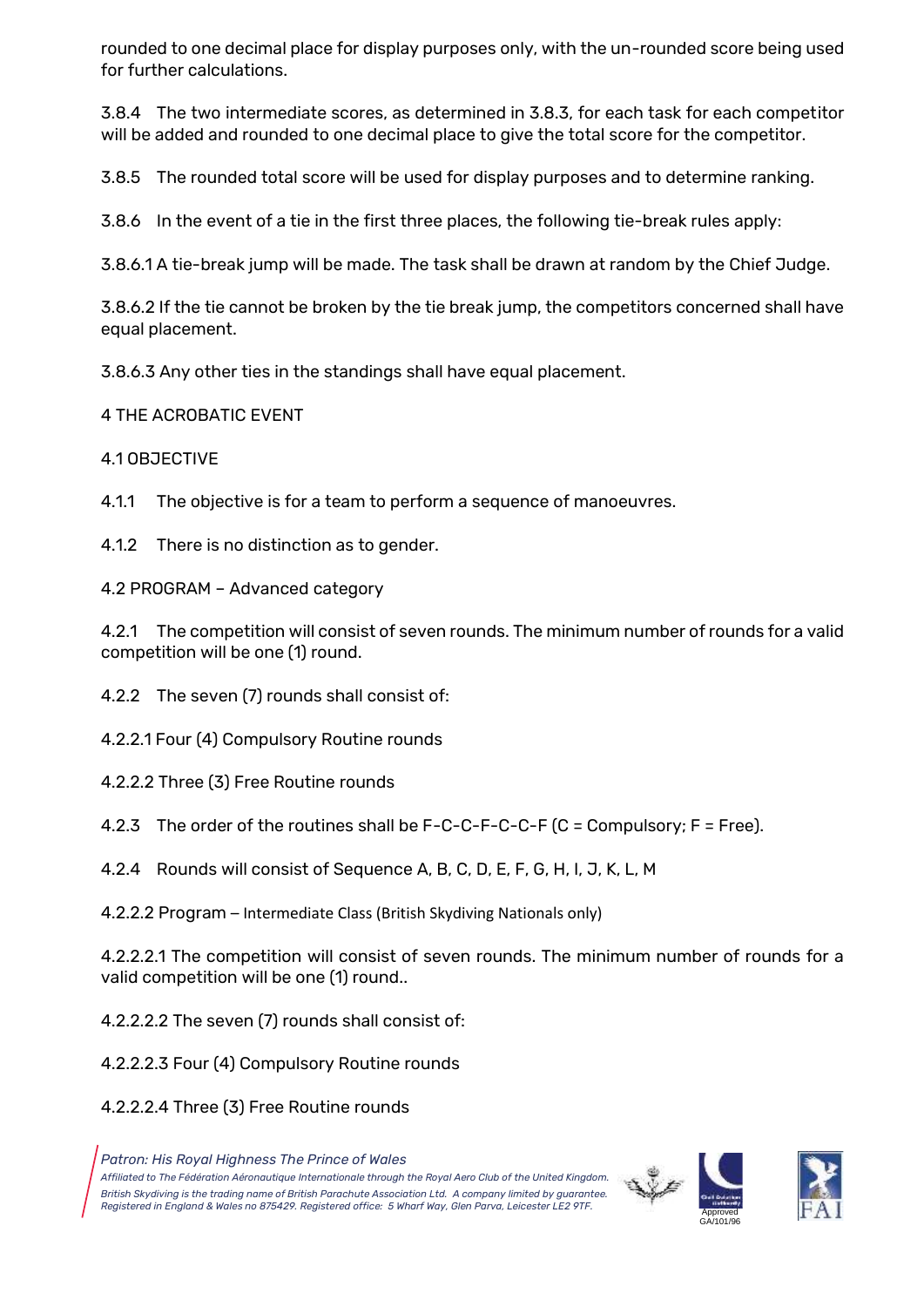4.2.2.2.5 The order of the routines shall be C-C-C-C-C-C-C (C = Compulsory)

4.2.2.2.6 Rounds will consist of Sequence A,B,C,G,L

4.3 EXIT ALTITUDE AND WORKING TIME

4.3.1 Unless otherwise specified in this section, the maximum exit altitude is 3810m/12,500ft AGL.

4.3.2 Working time is the time spent, measured in seconds rounded to the closest tenth (0.1) of a second, in the Altitude Window from the first crossing of the upper boundary by the DTM to the first crossing of the lower boundary by the DTM.

4.3.3 Unless otherwise specified in this section, the lower boundary of the Altitude Window will be 7500 vertical feet below the upper boundary.

4.3.4 For meteorological and/or Air Traffic Control reasons only, and with the consent of the Chief Judge, the Meet Director may lower the exit altitude to no lower than 3048m/10,000ft and continue the competition. However, if the exit altitude is lowered it must apply for a complete round for all teams.

4.3.5 If the exit altitude is lowered to 3505m/11,500ft AGL or less, the lower boundary of the Altitude Window will be 5000 vertical feet below the upper boundary.

4.4 GENERAL RULES

4.4.1 The deployment altitude for each team will be pre-determined by the Meet Director in order to maximize team separation and may not exceed 5000ft AGL.

4.4.2 Competitors may change their role in the team from jump to jump; however, they may only perform one role (Performer A, Performer B, Videographer) during a jump.

4.4.3 The Performer (defined as Performer A, Performer B) who executes the first manoeuvre in each compulsory routine is defined as Performer A; this establishes the performer's role in the sequences (described in ADDENDUM A – ACROBATIC WINGSUIT FLYING COMPULSORY SEQUENCES) for the remainder of the routine.

4.4.4 The starting order of the first round of jumping shall be in reverse order of the standings at the most recent FCE. Teams that did not participate in the most recent FCE will jump at the beginning of the round with the order determined by random draw made by the Meet Director or Chief Judge.

4.4.5. Each participant may be a member of only one team.

# 4.5 EQUIPMENT

4.5.1 The Designated Team Member (DTM) shall wear one PLD. The device will be attached on the DTM's equipment with the antenna having a clear view of the sky, located and positioned to the satisfaction of the Judge. This decision shall not be grounds for a protest.

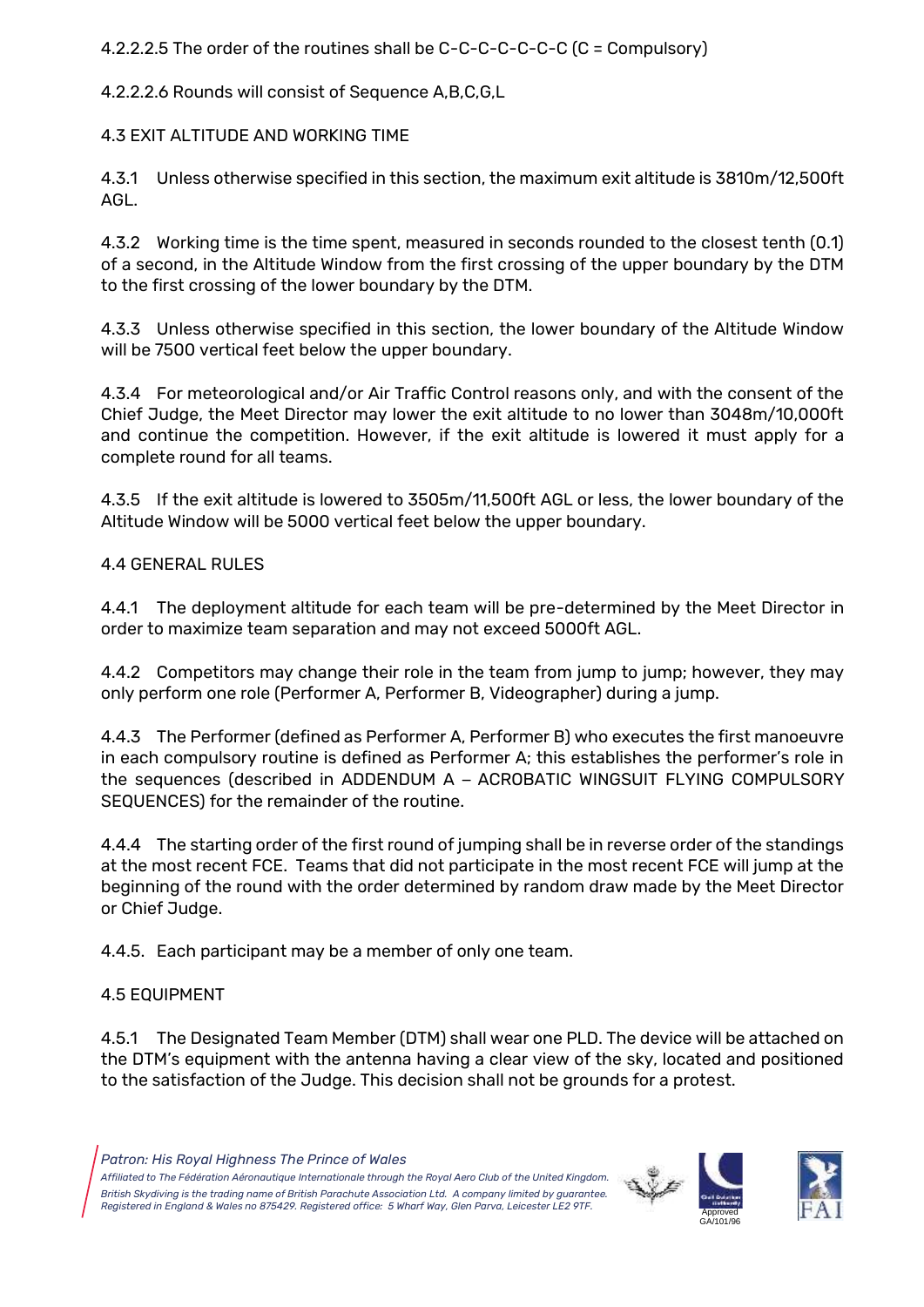#### 4.6 COMPULSORY ROUTINE

4.6.1 The Compulsory Routines consist of three (3) Compulsory Sequences as described in ADDENDUM A – ACROBATIC WINGSUIT FLYING COMPULSORY SEQUENCES.

4.6.2 The Compulsory sequences may be repeated until the end of working time.

4.6.3 The Compulsory Sequences to be used on each jump are determined via a random draw

4.6.4 The draw of all compulsory round sequences will be done publicly and supervised by the Chief Judge. Teams will be given not less than two hours' knowledge of the results of the draw before the competition starts.

4.6.5 Sequences shown in ADDENDUM A – ACROBATIC WINGSUIT FLYING COMPULSORY SEQUENCES will be individually placed in one container. Individual withdrawal from the container, (without replacement), will determine the sequences to be jumped in each round. A sequence, once drawn, will be put aside and may not be used again. However, if all available sequences have been used and the draw is not complete, the process will be re-started until the draw is complete.

4.6.6 The order of the compulsory sequences is determined by the order in which they are drawn.

4.6.7 After completion of the draw as determined in 4.6.5, the Chief Judge will determine whether a tie break jump will be a Free Round or Compulsory Round using the following procedure:

4.6.7.1 One Free Round and one Compulsory Round marker will be placed in one container. One marker will be drawn from the container in order to determine the type of tie break round.

4.6.7.2 If the tie break round determined in 4.6.7.1 is a Compulsory Round, the Sequences will be drawn in accordance with 4.6.5 and 4.6.6.

#### 4.7 FREE ROUTINES

4.7.1 The content of the Free Routine(s) is chosen entirely by the Team and may or may not include grips.

4.7.2 The Team may perform the same Free Routine in each Free Round.

4.8 AIR-TO-AIR VIDEO RECORDING

4.8.1 For the purpose of these rules, "air-to-air video equipment" shall consist of the complete video system used to record the evidence of the team's performance, including camera(s), recording media, cables and battery. The air-to-air video equipment must be able to deliver a High Definition (HD 1080i / 1080p) digital signal through a compatible video connection approved by the Chief Judge.

4.8.2 The videographer is responsible for assuring the compatibility of the air-to-air video equipment with the scoring system.

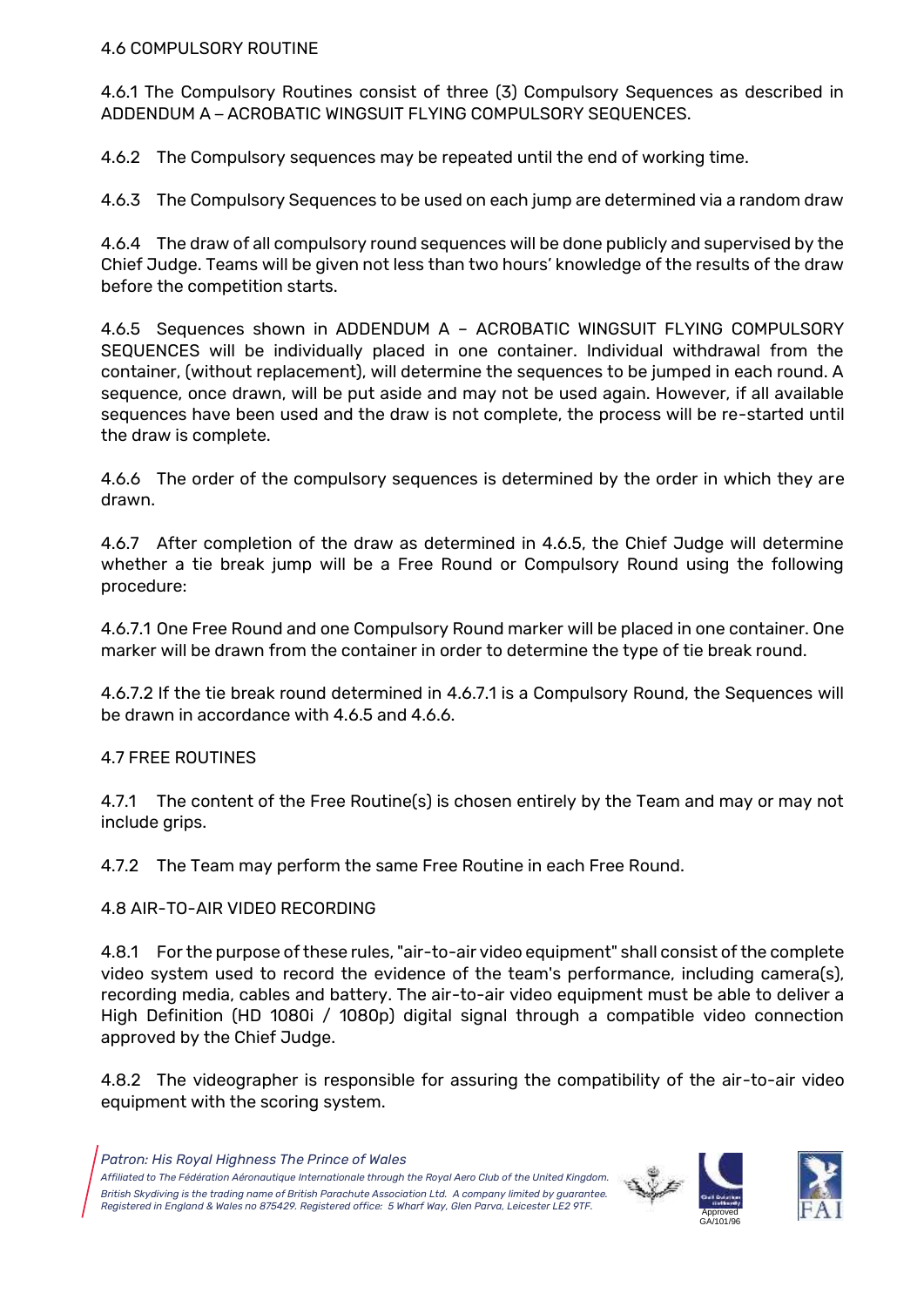4.8.3 The camera must be fixed by a static mount to the helmet. No roll, pitch or yaw movements of the camera, mechanical and/or digital zoom adjustment, or any digital effects (excluding "steady shot" or other image stabilization feature) may be used during competition jumps. Failure to meet any of these requirements will result in a score of zero (0) points.

4.8.4 The Chief Judge or another Judge as appointed by the Chief Judge may inspect a team's air-to-air video equipment to verify that it meets the performance requirements. Inspections may be made at any time during the competition which does not interfere with a team's performance, as determined by the Chief Judge. If any air-to-air video equipment does not meet the performance requirements as determined by the Chief Judge, this equipment will be deemed to be unusable for the competition.

4.8.5 Video Review Panel (VRP). A VRP will be established prior to the start of the competition. The VRP may enlist the help of the Meet Director. Decisions rendered by the VRP shall be final and shall not be subject to protest.

4.8.6 The Organizer shall provide the teams with a way of identification showing the team and round number, to be recorded by the videographer just before exit.

4.8.7 The team's video recording must continue from team/round identification through the exit and the jump without interruption. Failure to meet this requirement will result in a score of zero (0) points.

4.8.8 The videographer shall provide the video evidence required to judge each jump and to show the team's performance to relevant third parties. It is the responsibility of the videographer to show the exit of the Performers so that the start of working time may be clearly determined. If, in the opinion of the Panel of judges, the start of working time may not be clearly determined on the video, a penalty of 10% shall be deducted from the team's total score for that jump as determined in 5.2.8.2. or 5.2.8.3.

4.8.9 As soon as possible after each jump, the videographer must deliver the air-to-air video equipment for dubbing at the designated station. The video evidence must remain available for viewing or dubbing until all scores are posted as final.

4.9 RE-JUMPS

4.9.1 In a situation where the video evidence is considered insufficient for judging (NV – see 5.2.6.7) by a majority of the judging panel, the air-to-air video equipment will be handed directly to the VRP for assessment and a determination as follows:

4.9.2 If the VRP determines that there has been an intentional abuse of the rules by the team, no re-jump will be granted and the team's score for that jump will be zero (0).

4.9.3 In the case the VRP determines the insufficiency of the video evidence is due to a factor that could be controlled by the team, no re-jump will be granted, and the team will receive a score based on the video evidence available.

4.9.4 If the VRP determines the insufficiency of the video evidence is due to weather conditions or a cause beyond the control of the team, a re-jump will be given.



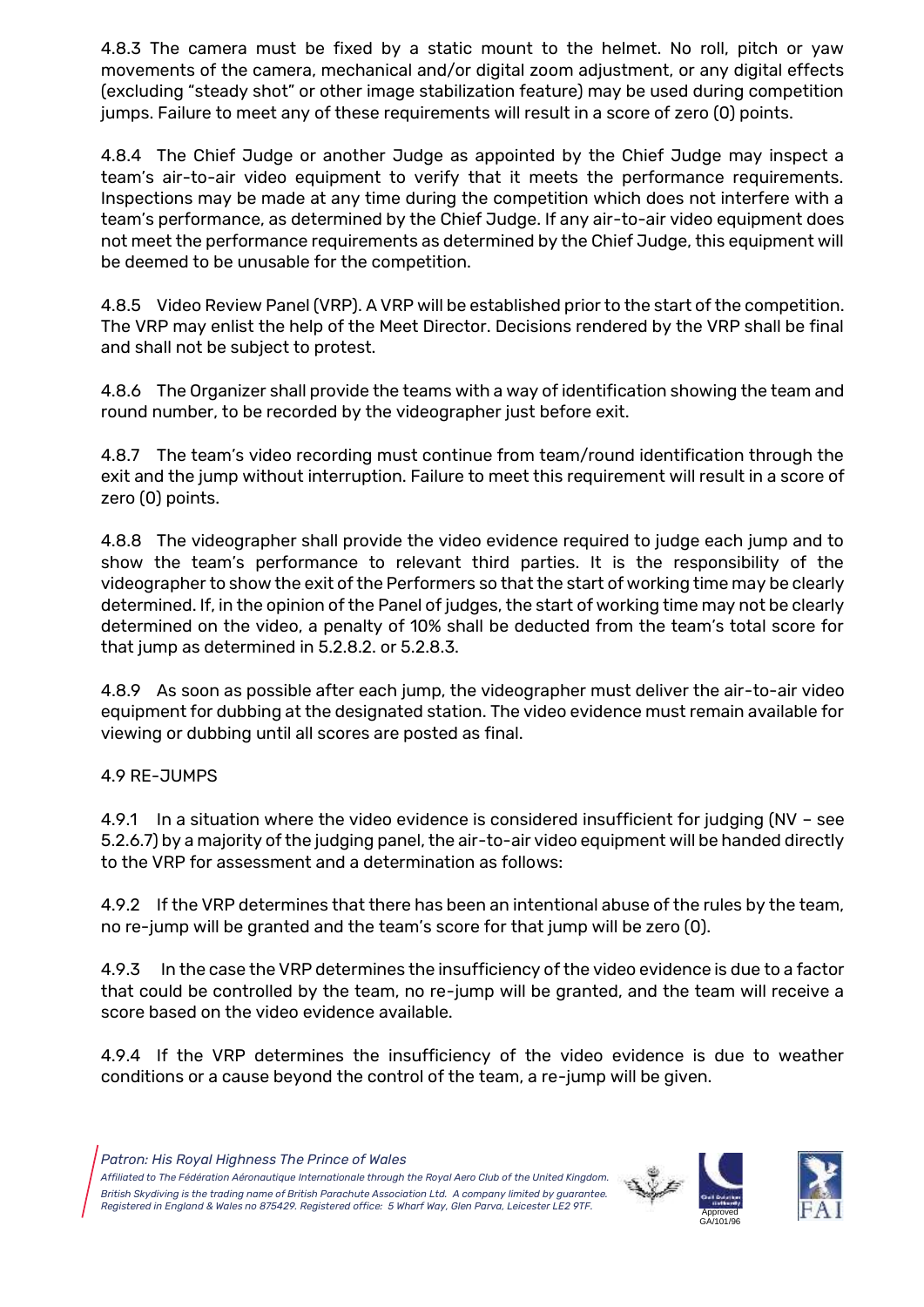4.9.5 Contact or other means of inference between performer(s) and/or the videographer in a team shall not be grounds for a re-jump.

4.9.6 Problems with a competitor's equipment (excluding air-to-air video equipment) shall not be grounds for a re-jump.

4.9.7 Adverse weather conditions during a jump are not grounds for a protest. However, in circumstances not covered by 4.9.1, a re-jump may be granted due to adverse weather conditions, at the discretion of the Chief Judge.

## 4.10 DETERMINATION OF WINNERS

4.10.1 The winners (1st, 2nd and 3rd) are the teams with the three highest total scores for all completed rounds.

4.10.2 In the event of a tie in the first three places, a tie-break jump, as determined in 5.6.7 will be made.

4.10.3 If the tie cannot be broken by the tie-break jump, the following procedure will be applied until a clear placing is determined:

4.10.3.1 The best score, then the second-best score, of any completed free rounds.

4.10.3.2 The best score, then the second-best score, of any completed compulsory rounds.

4.10.4 Any other ties in the standings shall have equal placement.

### 5 JUDGING & SCORING

### 5.1 PERFORMANCE EVENT

5.1.1 Scoring will be supervised by at least British Skydiving Wingsuit Judge.

5.1.2 Scores (as defined in 3.8.2), and any associated performance data, shall not be published until the task which includes those scores is complete

# 5.2 ACROBATIC EVENT

5.2.1 Once any team member has left the aircraft, the jump shall be evaluated and scored.

5.2.2 The evaluation of each sequence will take place during the full working time but may cease before the end of working time if the team abandons the performance requirements for the required routine. Teams may continue scoring by continually repeating the sequences in the required order.

5.2.3 Judging procedures:

5.2.3.1 The jumps shall be judged using the video evidence as provided by the videographer.



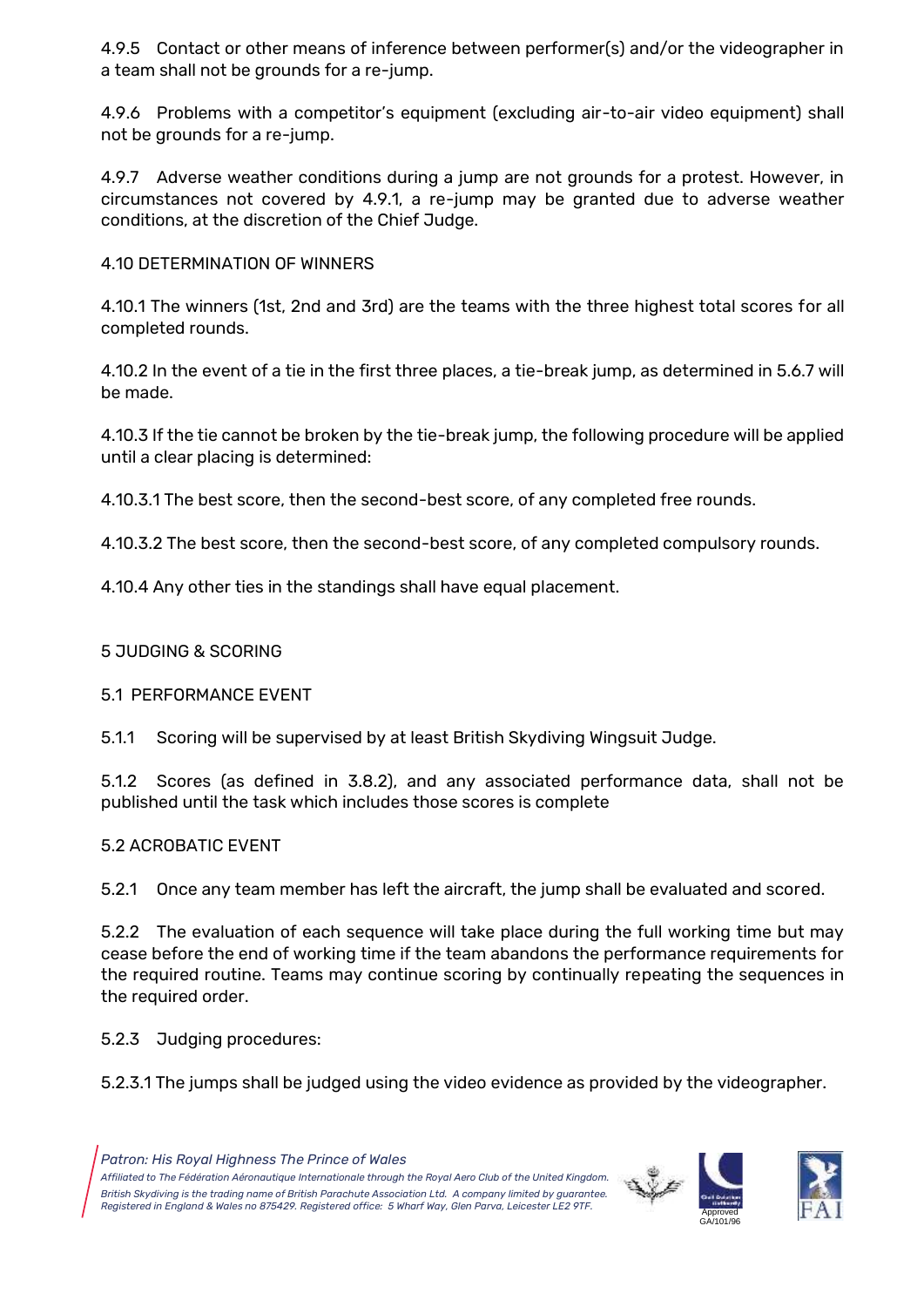5.2.3.2 A panel consisting of three (3) judges must evaluate each team's routine, if possible but at the discretion of the chief judge a panel may consist of two judges and 1 trainee judge. Where possible, a complete round shall be judged by the same panel.

5.2.3.3 Judges may view the jump a maximum of three (3) times. A fourth viewing may be allowed at the discretion of the Chief Judge.

5.2.4 All viewings must be at normal speed.

5.2.5 The judges may use a electronic scoring system to record the evaluation of the performance. At the end of working time, freeze frame will be applied on each viewing, based on the timing taken from the first viewing only. The judges may correct their evaluation record after the jump has been judged. Corrections to the evaluation record may only be made before the Chief Judge signs the score sheet.

5.2.6 Scoring Compulsory Rounds:

5.2.6.1 The Round is evaluated using two (2) criteria: style and number of grips.

5.2.6.2 Judges will give each of the above two criteria a score based on the guidelines in ADDENDUM B – ACROBATIC WINGSUIT FLYING JUDGING CRITERIA.

5.2.6.3 For each manoeuvre omitted from the required order, as determined by a majority of the judges, 1.5 points will be deducted from the style point score otherwise given by each judge.

5.2.6.4 Where a manoeuvre is omitted, the grip associated with that manoeuvre will also be considered as being omitted and scored in accordance with 5.2.6.6.

5.2.6.5 One point will be assigned for each grip correctly performed in the routine within the working time of each round, as determined by a majority of the judges. The score given for grips shall be in whole integers only.

5.2.6.6 For each grip omission one (1) point will be deducted from the total determined in 5.2.6.5.

5.2.6.7 A majority of Judges must agree in order to determine an NV situation.

5.2.6.8 If, after the viewings are completed, and within fifteen seconds of the knowledge of the result, the Chief Judge or any Judge on the panel considers that an absolutely incorrect assessment of a grip has occurred, the Chief Judge will direct that only that part(s) of the jump in question be reviewed. If the review results in a two to one decision by the Judges on the part(s) of the performance in question, the assessment of that grip will be adjusted accordingly. Only one review is permitted for each jump.

5.2.6.9 The minimum score for any of the criteria is zero points

5.2.7 Scoring Free Routines

5.2.7.1 The Routine is evaluated using three (3) criteria: style, dive plan and camerawork.



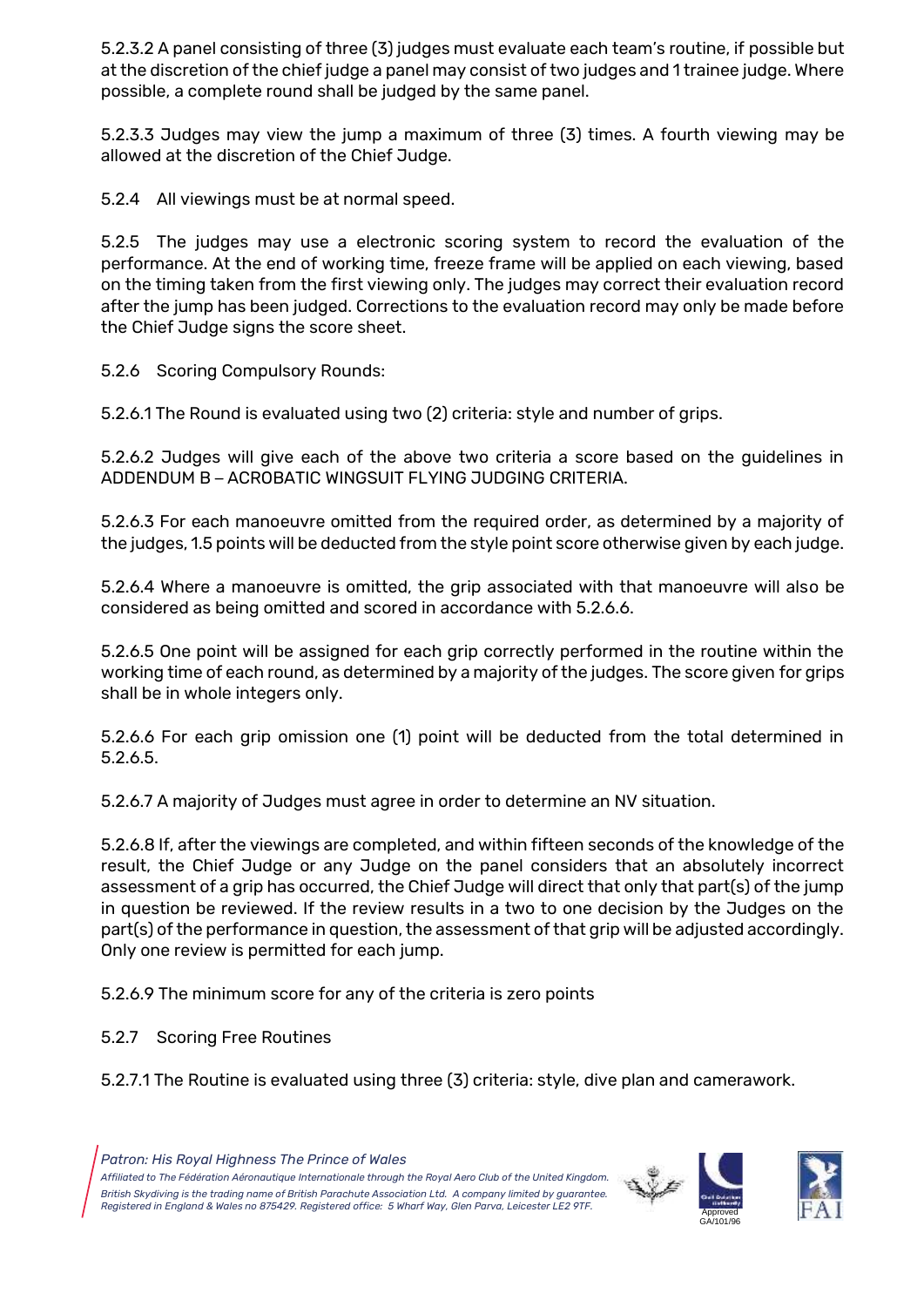5.2.7.2 Judges will give each of the above three criteria a score based on the guidelines in Addendum B – Acrobatic Wingsuit Flying Judging Criteria.

5.2.8 Score Calculation:

5.2.8.1 The team's score for a round for each of the criteria in 5.2.6 and 5.2.7, other than grips rounded to one decimal place.

5.2.8.2 For free rounds, the team's score for style, dive plan and camera as calculated in 5.2.8.1 will be weighted 0% to 100% for each criterion for all teams for that round, the highest score being weighted 100% (100), and a zero score being weighted 0% (0). The team's total score for a round is then calculated by adding the three weighted percentage scores for that round.

5.2.8.3 For compulsory rounds, the team's score for style, as calculated in 5.2.8.1, and for grips, as calculated in 5.2.6.5 and 5.2.6.6, will be weighted 0% to 150% for each criterion for all teams for that round, the highest score being weighted 150% (150), and a zero score being weighted 0% (0). The team's total score for a round is then calculated by adding the two weighted percentage scores for that round.

5.2.8.4 The team's final score for the event is the sum of the total scores from all completed rounds as calculated in 5.2.8.2 and 5.2.8.3.

5.2.9 All scores for each judge will be made public.

5.3 OTHER JUDGING RESPONSIBILITIES – PERFORMANCE AND ACROBATIC

5.3.1 One or more individuals, supervised by the Chief Judge may support the judges in equipment, device and data management.

5.3.2 One or more qualified individuals, supervised by the Meet Director, must observe the competitors during their descent and on opening. The observer must check for any conditions or incidents that might constitute grounds for a re-jump and/or disqualification for safety reasons. A written record must be made of any unusual observations or incidents.

5.3.3 The Chief Judge and/or Meet Director may interrupt the event if they determine the meteorological conditions are not safe for the conduct of the event. This decision is not grounds for a protest.

6 RULES SPECIFIC TO THE COMPETITION

6.1 AIMS OF THE COMPETITION

6.1.1 To determine British Skydiving Champions (1st, 2nd, 3rd) of Wingsuit Performance Flying. In Advanced, Intermate and Novice Categories.

6.1.2. To determine the UK Open Champions (1st, 2nd, 3rd) of Wingsuit Performance Flying.

6.1.3. To determine British Skydiving Champions (1st, 2nd, 3rd) of Wingsuit Acrobatic Flying. In Advanced, Intermate and Novice Categories.

6.1.4 To determine the UK Open Champions (1st, 2nd, 3rd) of Wingsuit Acrobatic Flying



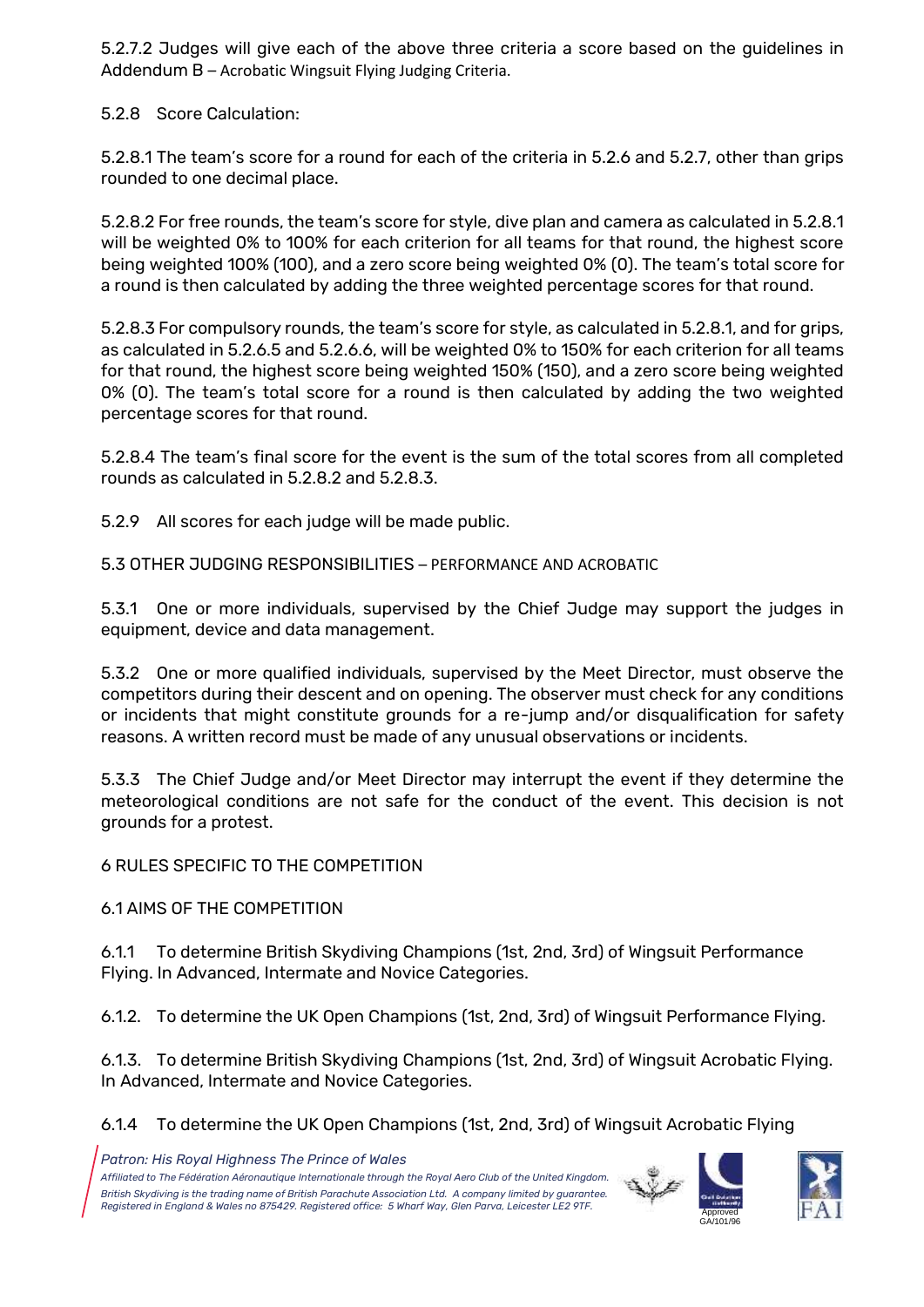6.1.5 To promote and develop Wingsuit Flying training and competition.

6.1.6 To establish new British Skydiving, UK and Continental Wingsuit Flying competition records.

6.1.7 To present a visually attractive image of the competition jumps and timely standings (scores) for competitors, spectators and media.

6.1.8 To exchange ideas and strengthen friendly relations between wingsuit flyers, judges and support personnel of all nations.

6.1.9 To allow participants to share and exchange experience, knowledge and information.

6.1.10 To improve judging methods and practices.

6.2 Prizes and Awards

6.2.1 Performance Event

Medals will be awarded to the 1st, 2nd, and 3rd place in the British Skydiving Nationals. (Advanced, Intermate and Novice)

Presentation of the British Skydiving Performance trophy to the winner of British Skydiving Nationals Champion in the Advanced Category

Medals will be awarded to the 1st, 2nd, and 3rd place in the UK Open Nationals.

### 6.2.2 Acrobatic Event

Medals will be awarded to the 1st, 2nd, and 3rd place in the British Skydiving Nationals. (Advanced and Intermate)

Presentation of the British Skydiving Acrobatics trophy to the winner of British Skydiving Nationals Champion in the Advanced Category

Medals will be awarded to the 1st, 2nd, and 3rd place in the UK Open Nationals.

ADDENDUM A – ACROBATIC WINGSUIT FLYING COMPULSORY SEQUENCES

• Compulsory sequences may be broken down into separate elements during execution but will result in lower scoring on style.

The last position of each Compulsory sequence leads into the beginning position of the next Compulsory sequence and is counted as one grip.

- Performers are defined as Performer A and B.
- Other than for the first grip of the jump, a valid grip must be preceded by clear total separation, which is when the performers show at one point in time that they have released the grip and no part of their arms have contact with the other performer;

Sequence A: Up and Over

Performers are in normal flight with a hand grip.

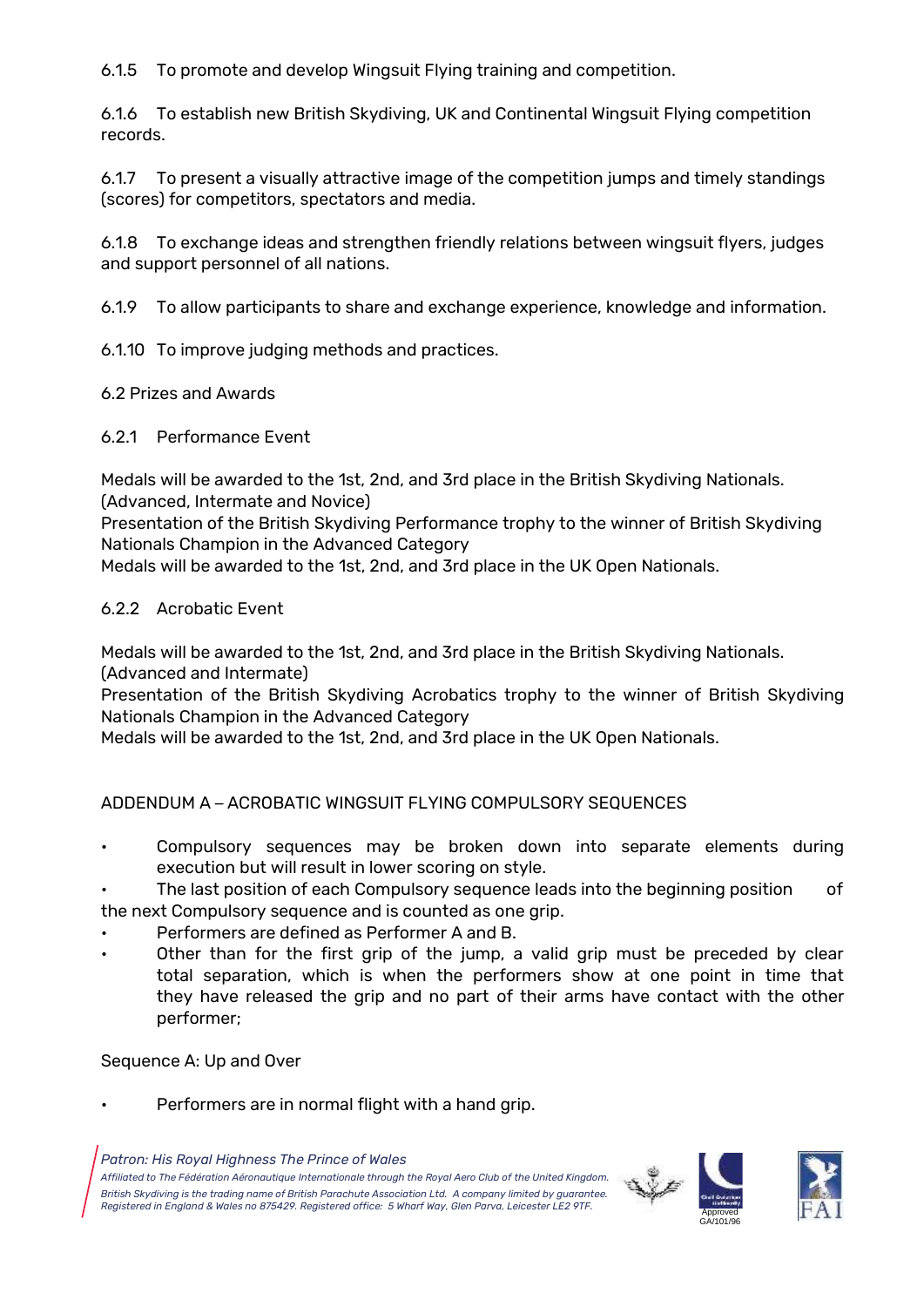- Performers show total separation and then Performer A transitions over Performer B to the other side.
- Performers take a hand grip in normal flight.
- Performers show total separation and then Performer B transitions over Performer A to the other side.
- Performers take a hand grip in normal flight.

### Sequence B: Rock and Roll

- Performers are in normal flight with a hand grip.
- Performers show total separation and then Performer A performs a barrel roll.
- Performers take a hand grip in normal flight.
- Performers show total separation and then Performer B performs a barrel roll.
- Performers take a hand grip in normal flight.

### Sequence C: Revolutions

- Performers are in normal flight with a hand grip.
- Performers show total separation and Performer A transitions over Performer B to the other side and then transitions back under Performer B to the original starting position.
- Performers take a hand grip in normal flight.
- Performers show total separation and Performer B transitions over Performer A to the other side and then transitions back under Performer A to the original starting position.
- Performers take a hand grip in normal flight.

### Sequence D: Roll Over

- Performers are in normal flight with a hand grip.
- Performers show total separation and Performer A performs a barrel roll over Performer B to the other side.
- Performers take a hand grip in normal flight.
- Performers show total separation and Performer B performs a barrel roll over Performer A to the other side.
- Performers take a hand grip in normal flight.

### Sequence E: Fruity Loops

- Performers are in normal flight with a hand grip.
- Performers show total separation and Performer A performs a front loop.
- Performers take a hand grip in normal flight.
- Performers show total separation and Performer B performs a front loop.
- Performers take a hand grip in normal flight.

### Sequence F: Duck and Roll

- Performers are in normal flight with a hand grip.
- Performers show total separation and Performer A performs a barrel roll under Performer B to the other side
- Performers take a hand grip in normal flight.

#### *Patron: His Royal Highness The Prince of Wales*

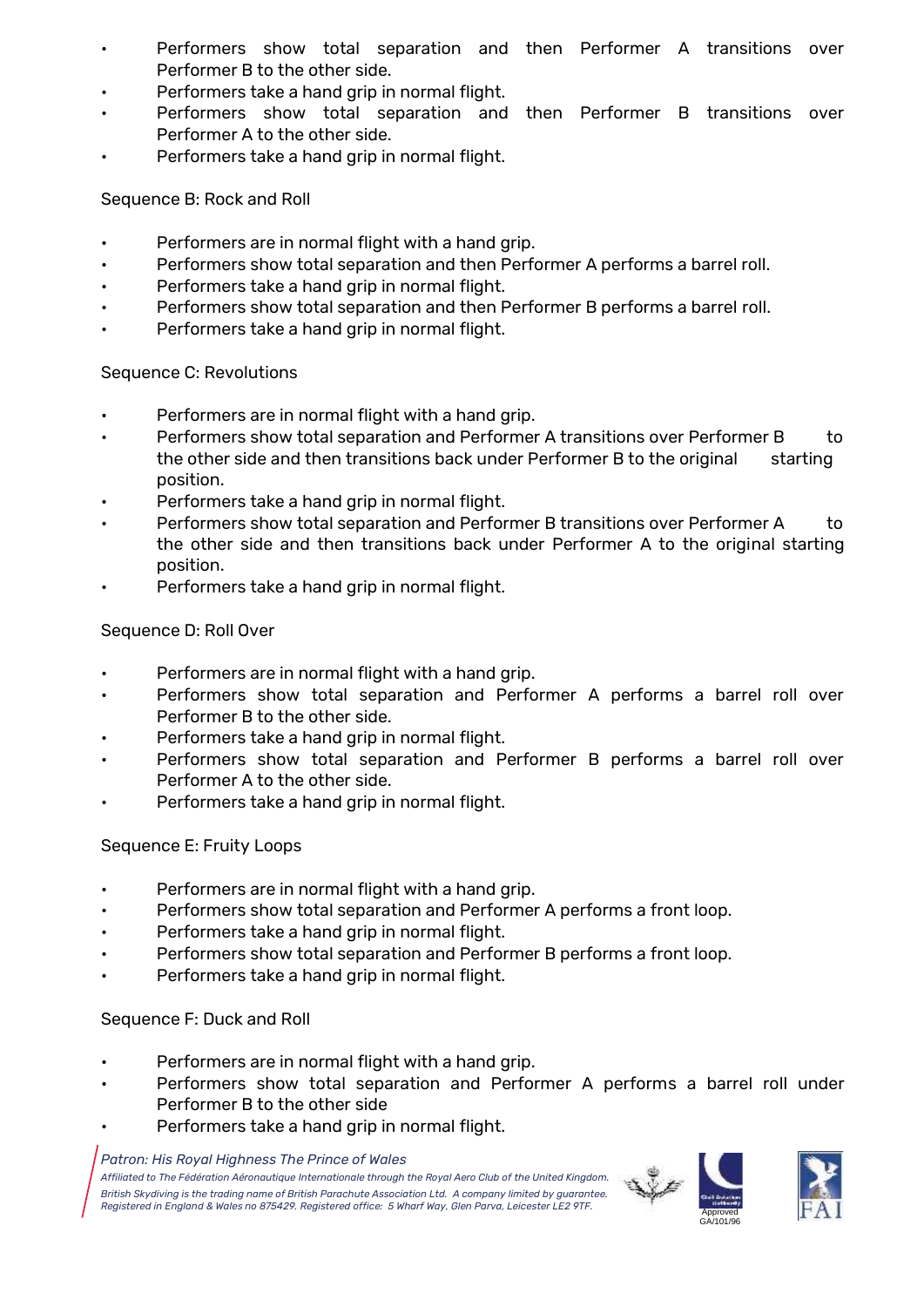- Performers show total separation and Performer B performs a barrel roll under Performer A to the other side.
- Performers take a hand grip in normal flight.

Sequence G: Déjà vu

- Performers are in normal flight with a hand grip.
- Performers show total separation and Performer A transitions over Performer B to the other side.
- Performers take a hand grip in normal flight.
- Performers show total separation and Performer A transitions over Performer B back to the other side.
- Performers take a hand grip in normal flight.
- Performers show total separation and Performer B transitions over Performer A to the other side.
- Performers take a hand grip in normal flight.
- Performers show total separation and Performer B transitions over Performer A back to the other side.
- Performers take a hand grip in normal flight.

### Sequence H: Yin Yang

- Performers are in normal flight with a hand grip.
- Performers show total separation and Performer A transitions to inverted flight.
- Performers take a hand grip in mixed orientation.
- Performers show total separation and Performer A transitions to normal flight.
- Performers take a hand grip in normal flight.
- Performers show total separation and Performer B transitions to inverted flight.
- Performers take a hand grip in mixed orientation.
- Performers show total separation and Performer B transitions to normal flight.
- Performers take a hand grip in normal flight.

### Sequence I: Back to Back

- Performers are in normal flight with a hand grip.
- Performers show total separation and both transition to inverted flight.
- Performers take a hand grip in inverted flight.
- Performers show total separation and both transition to normal flight.
- Performers take a hand grip in normal flight.

### Sequence J: Pancakes

- Performers are in normal flight with a hand grip.
- Performers show total separation and Performer A transitions to inverted flight over Performer B to the other side.
- Performers take a hand grip in mixed orientation.
- Performers show total separation and Performer A transitions back to normal flight over Performer B to the other side.
- Performers take a hand grip in normal flight.
- Performers show total separation and Performer B transitions to inverted flight over Performer A to the other side.
- Performers take a hand grip in mixed orientation.

#### *Patron: His Royal Highness The Prince of Wales*



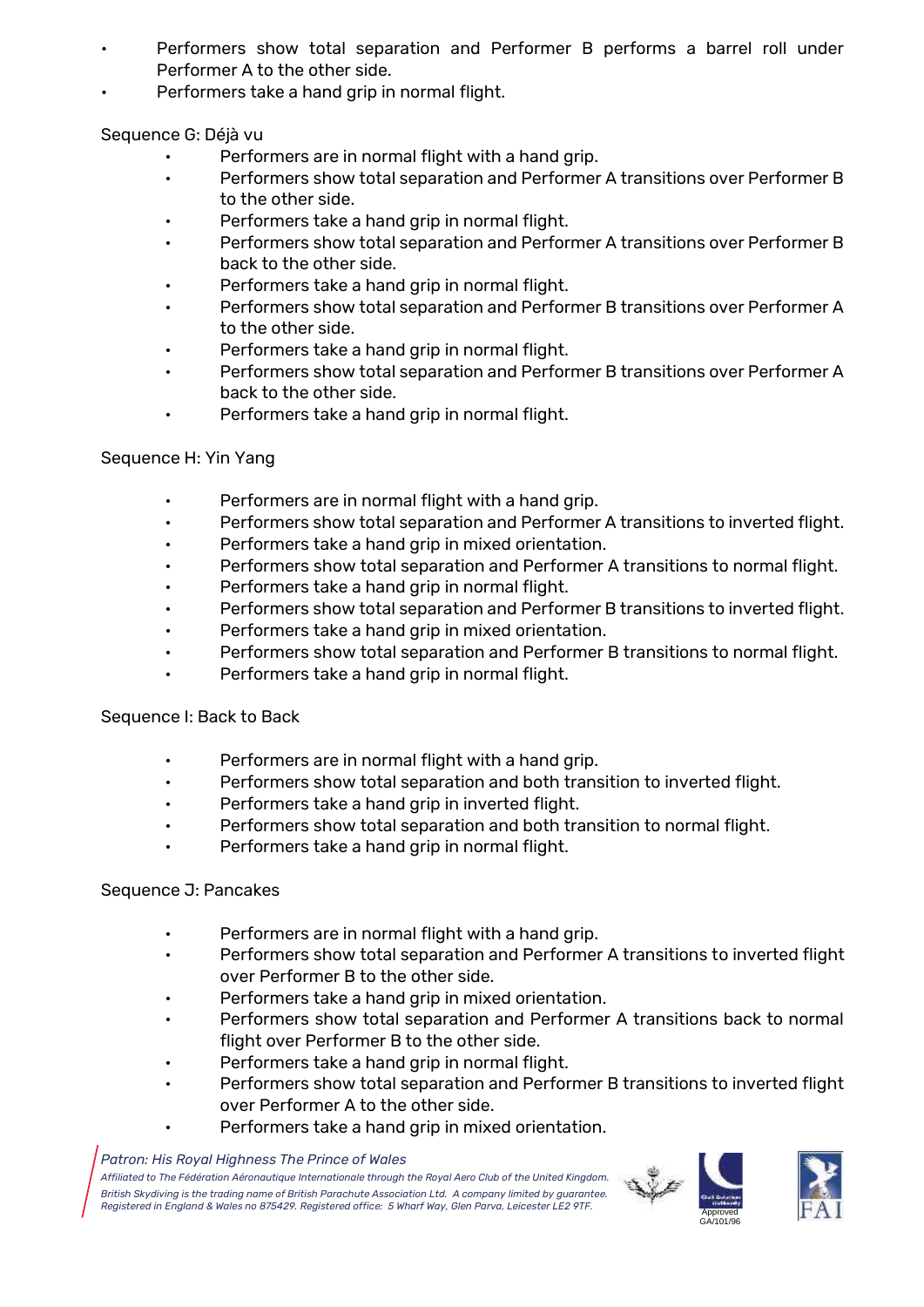- Performers show total separation and Performer B transitions to normal flight over Performer A to the other side.
- Performers take a hand grip in normal flight

Sequence K: Reversed Pancakes

- Performers are in normal flight with a hand grip.
- Performers show total separation and Performer A transitions to inverted flight under Performer B to the other side.
- Performers take a hand grip in mixed orientation.
- Performers show total separation and Performer A transitions to normal flight under Performer B to the other side.
- Performers take a hand grip in normal flight.
- Performers show total separation and Performer B transitions to inverted flight under Performer A to the other side.
- Performers take a hand grip in mixed orientation.
- Performers show total separation and Performer B transitions to normal flight under Performer A to the other side.
- Performers take a hand grip in normal flight.

### Sequence L: Hand to Foot

- Performers are in normal flight with a hand grip.
- Performers show total separation.
- Performer A takes a foot grip in normal flight on the same side on Performer B.
- Performers show total separation.
- Performers take a hand grip in normal flight on the same side.
- Performers show total separation.
- Performer B takes a foot grip in normal flight on the same side on Performer A.
- Performers show total separation.
- Performers take a hand grip in normal flight on the same side.

Sequence M: Reversed Hand to Foot

- Performers are in normal flight with a hand grip.
- Performers show total separation and Performer A transitions to inverted flight.
- Performer A takes a foot grip in inverted flight on the same side on Performer B.
- Performers show total separation and Performer A transitions to normal flight.
- Performers take a hand grip in normal flight on the same side.
- Performers show total separation and Performer B transitions to inverted flight.
- Performer B takes a foot grip in inverted flight on the same side on Performer A.
- Performers show total separation and Performer B transitions to normal flight.
- Performers take a hand grip in normal flight on the same side.

### ADDENDUM B – ACROBATIC WINGSUIT FLYING JUDGING CRITERIA

### B-1 Scoring Grips

Grip scoring is only required for the Compulsory Rounds

*Patron: His Royal Highness The Prince of Wales*

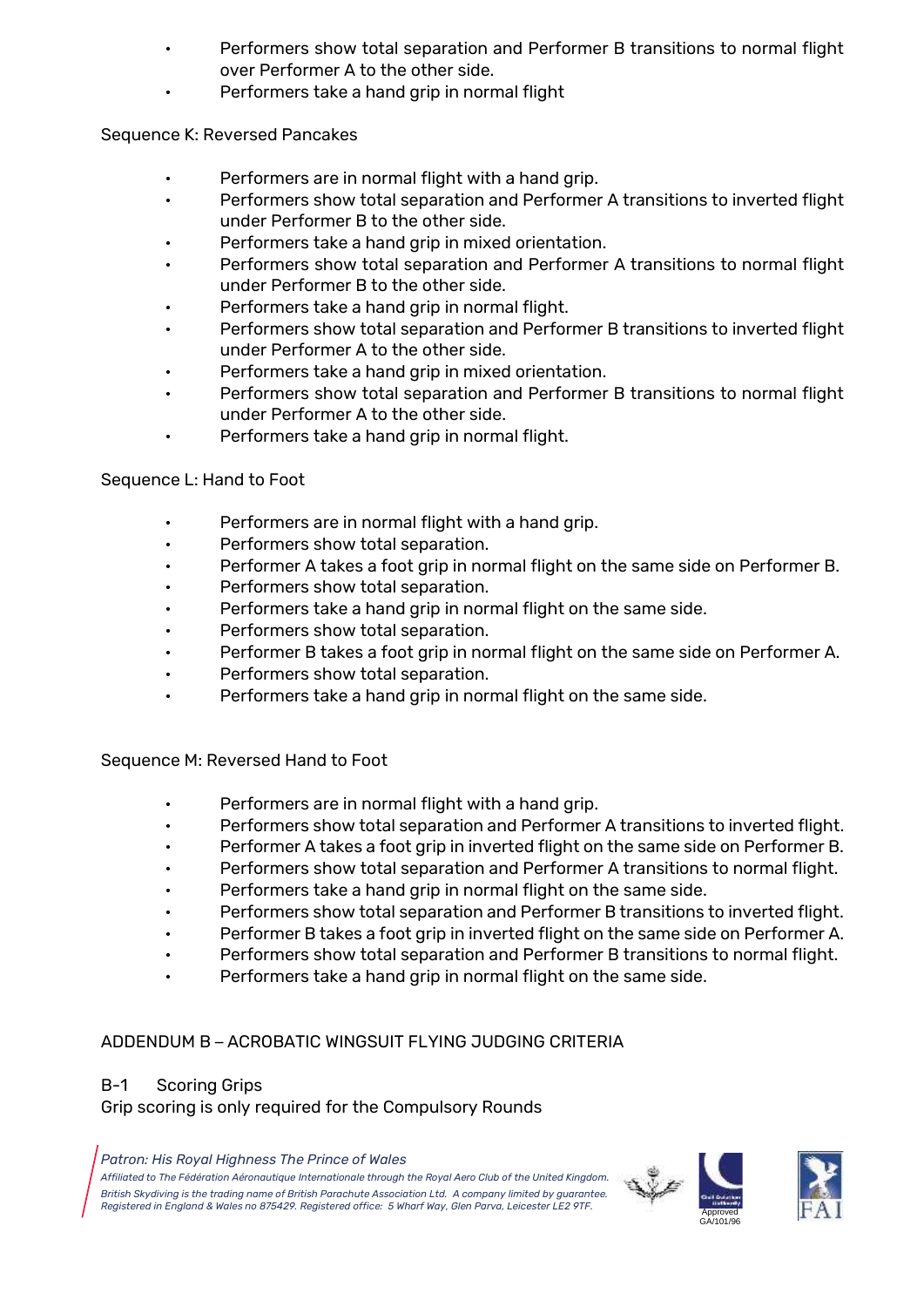- Each completed grip at the start of, during, and between each Compulsory sequence manoeuvre will be added up to create a total number of grips.
- If multiple grips are taken during and between each Compulsory sequence manoeuvre, only one grip will be counted.
- A grip that cannot be seen or is considered not to meet the definition in Section 2 by a majority of the Judges, will not be included in the total number of grips. Compulsory Rounds have to be made in the correct sequence. A Compulsory manoeuvre omitted in the sequence will result in one point being subtracted from the total number of grips for that round. This result may not be less than zero.

### B-2 Scoring Style

Judges give a score (between 0 and 10 from 0.0 to 10.0, up to one decimal point) for each of the four (4) Compulsory Rounds and three (3) Free Rounds, using the following guidelines:

9-10 points - Routine is performed flawlessly with no noticeable mistakes.

6-9 points - Routine is performed with small mistake(s).

3-7 points - Routine is performed with medium mistake(s).

1-4 points - Routine is performed with large mistake(s).

0-1 points - Routine is not performed or not identifiable.

Examples of style:

- Flying skills: Ability to manoeuvre smoothly or fly in any orientation (vertically, horizontally, back flying, etc.).
- Precision, control: Ability of the Team to demonstrate body control and smoothness of transitions. All movements made by the Team are precise and deliberate, without a lot of "nervous" movement in the arms, legs, and body or heading.
- Teamwork: The ability to for the team to perform movements together to create a unified performance.
- Body position: the performers' posture should present clean and defined arm and leg position ideal for flight.
- Grips: each grip is made smoothly and fully in control.
- Levelling: the performer is adjusting fall rate and level accordingly during each manoeuvre.
- Proximity: the performers stay close together, never moving more than one body distance apart.
- Transitions: more complex manoeuvres are made according to the intended figures, rather than broken down into two or more simpler elements.

Small Mistake Examples:

- Manoeuvre: finish slightly off heading, slight wobble, etc.
- Manoeuvre: arms bent down or forward, knees bent
- Manoeuvre: grips made resulting in tension and movement Medium mistake examples:
- Manoeuvre: significantly off heading, wobble, not enough rotation, etc.
- Manoeuvre: grips made with considerable force, not fully in control Major mistake examples:

• Manoeuvre: completely missing required elements or performed so poorly that the manoeuvre is barely recognizable.

• Not generating forward movement (using aerodynamic properties of the Wingsuit).

*Patron: His Royal Highness The Prince of Wales*



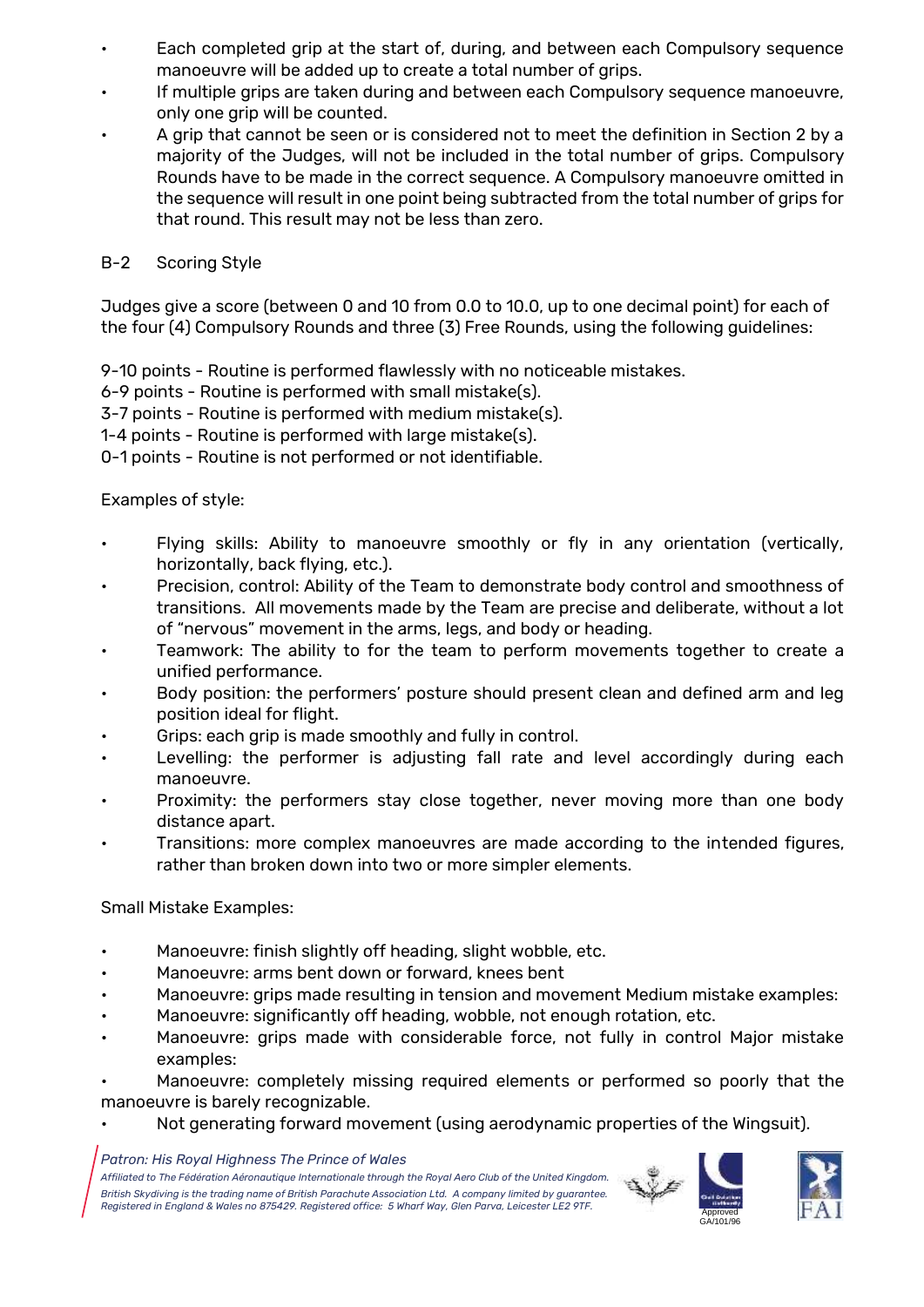• Manoeuvre: grips made with considerable force, resulting in out of control flying by one or both Performers.

### B-3 Scoring Camera

Judges will give two (2) scores for camera work: one for Quality (between 0.0 and 7.0, up to one decimal point); and one for Progressive Work (between 0.0 and 3.0, up to one decimal point) for each of the three (3) Free Rounds, using the following guidelines, based on the worst mistake(s) judged in the camerawork:

Quality

6-7 points - Camerawork is performed flawlessly with no noticeable mistakes.

4-6 points - Camerawork is performed with small mistake(s).

2-5 points - Camerawork is performed with medium mistake(s).

1-3 points - Camerawork is performed with large mistake(s).

0-1 points - Camerawork shows no Performer manoeuvres.

Progressive Work

3 points - Routine is performed with a significant amount of successful progressive work.

2 points - Routine is performed with some successful progressive work.

1 point - Routine is performed with minimal progressive work. 0 points - Routine is performed with no progressive work.

Examples for good camerawork video quality:

- Video is smooth and does not bounce around.
- Performers occupy most of the video and remain centred
- Cameraman remains within a consistent distance of the Performers.

Examples for Progressive Work:

- Back flying
- **Carving**
- Multi-axis views

Utilizes advanced flying techniques (i.e. Carving around the performers, back flying) resulting in creative angles without loss of framing or proximity.

Small mistake examples:

• Momentary loss of framing or focus, occasional minor distance errors, etc.

Medium mistake examples:

• Momentary loss of image, framing, focus, or distance errors for about 20 % or more of the sequence, etc.



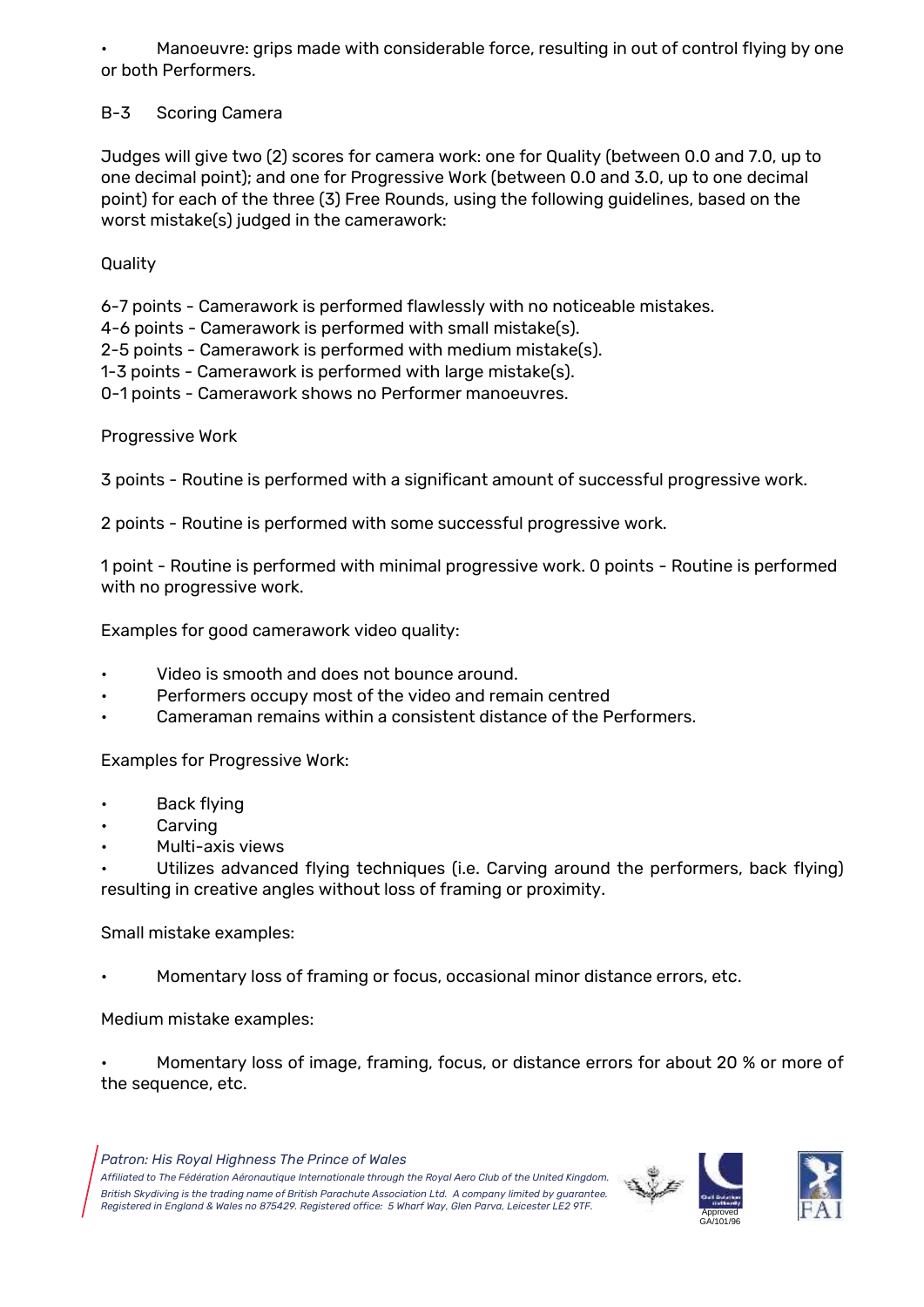Major mistake examples:

- Contact with one or both performers
- Loss of control, resulting in in lost framing of the performers or no video
- 50% or more of routine cannot be judged.

### B-4 Scoring Dive Plan

Dive Plan scoring is only required for the free routine rounds. Judges give the following judging criteria a score, from 0.0 up to 10.0, to one decimal point, taking into account the following guidelines:

### **Technical**

- Variety of moves: Performs several types of moves (using different orientations) within the Dive Plan
- Difficulty: The degree of difficulty of all moves and transitions in the routine
- Teamwork: The amount and type of teamwork within the dive plan constant interaction, showing combined skills of all Team Members, synchronization with the cameraman
- Working time management: Ability to utilize working time and work the dive plan into the time allotted.
- Grip complexity, if present

### Examples for Technical:

- The two (2) Performers maintain proper proximity throughout each sequence.
- All flying surfaces and/or flight angles are used (i.e. belly to earth and back flying, steeper angles)
- A constant interaction and teamwork is displayed.
- The routine shows a wide variety of set sequences that vary by complexity.
- Team separation after each set sequence.
- Grip complexity, if present.

#### Presentation

- Visual excitement Routine should hold the viewer's attention throughout,
- Dynamic variety Entertaining without being unnecessary.
- Originality Creative choreography, interesting beginning and ending

### Examples for Presentation:

- The routine has a defining beginning and end.
- Working time is utilized to the fullest extent possible.
- The routine has a high level of creativity that contains new manoeuvres and flows from one set sequence to the next.
- The routine is enjoyable and aesthetically pleasing to watch.

### ADDENDUM C – PERFORMANCE FLYING: DFP, DL, PENALTIES